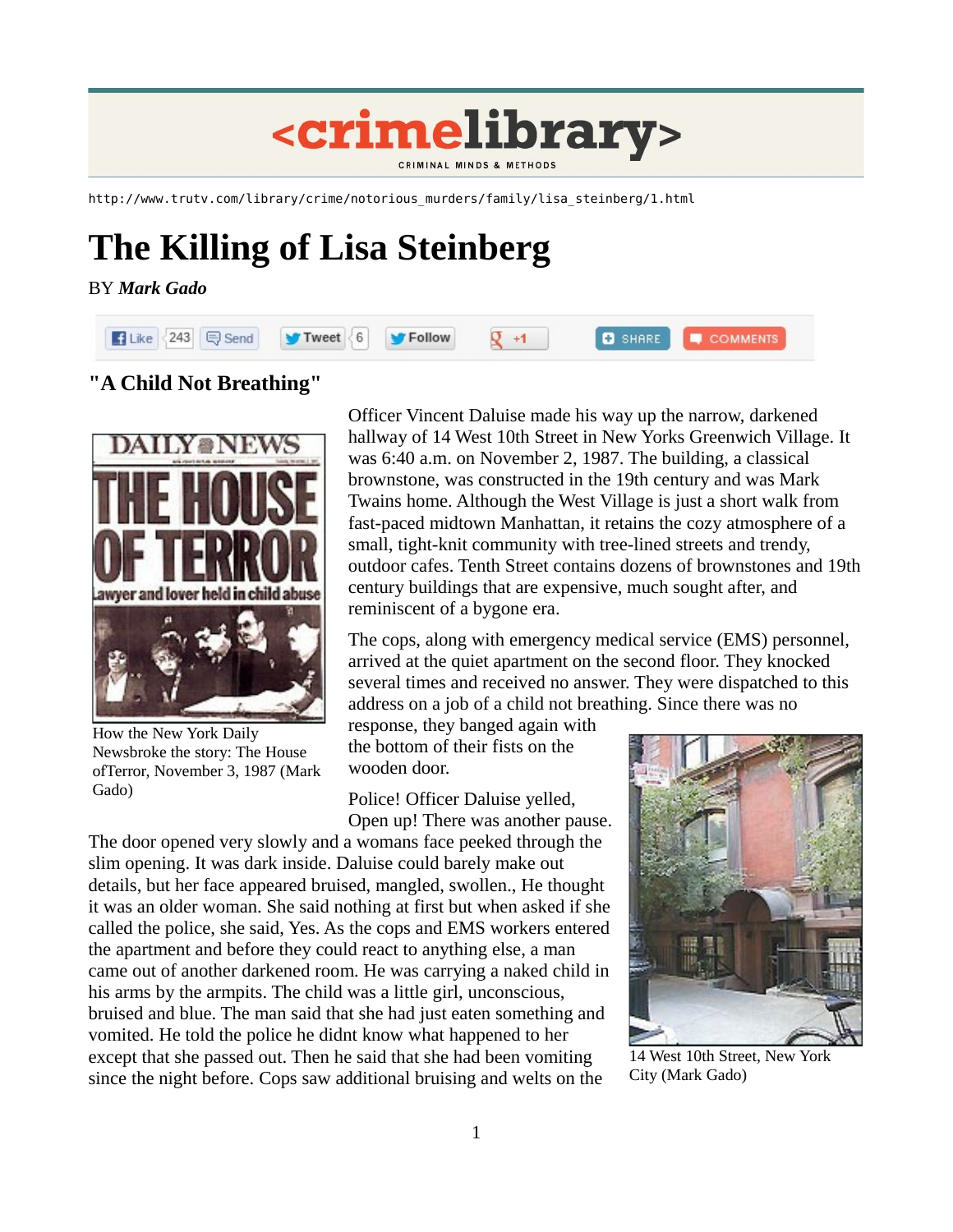little girls back. She was filthy. Her feet were coal-black and it appeared she hadnt been bathed in a long, long time.

In the back of the room, cops saw the dim figure of a baby. When they investigated further, they saw that the infant was lying on the floor and tied to a playpen with a length of rope around his waist. His clothes were soaked with urine and his body was covered with dirt. The female that answered the door was wandering around the apartment, hiding behind doors and rubbing her hands together. Her face had cuts and bruises around her eyes and nose. Her lip was split. Later, when she was examined at Bellevue Hospital, doctors found she had several broken ribs, a fractured jaw, a broken nose and severely ulcerated legs. She claimed all her injuries were the result of a fall.

The medics worked feverishly on the girl who was barely breathing and not responding to their efforts. There were red marks on her chest, abdomen and arms. Her long, sandy colored hair was filthy, matted and tangled. The man, who said he was the father, rambled on, offering several different versions of how the girl wound up in such a state. He said that when he saw she wasnt breathing, he gave her CPR.

What the medics could not have known at the time was that the girl was suffering from a severe brain injury. She was already in a fatal coma from which she would never emerge., Soon, she would be brain dead, a condition in which the brain emits no discernible activity. It is New Yorks legal standard for death.

The girls name was Elizabeth Steinberg, known to all as Lisa. She was six years old. Lisa was allegedly adopted by the man and woman in the apartment and had lived with them almost since birth. The adoptive fathers name was Joel Steinberg and the mothers name was Hedda Nussbaum. He was an attorney who worked the criminal courts in Manhattan; she was a former editor and writer of childrens books for Random House, one of New Yorks most famous publishing houses. And together, over a period of six years, they oversaw the sad, anguished life of a little girl who never had a chance against the brutality, neglect and ultimate destruction by two people whose callousness and parental abdication became symbolic of child abuse in America.



Elizabeth 'Lisa' Steinberg (AP)

## **Joel B. Steinberg**



Joel Steinberg (AP)

Joel Barnet Steinberg was born May 25, 1941. He grew up in the Bronx, but his family moved to the City of Yonkers, a northern suburb of New York City, when he was a teenager. He attended Gorton High School in Yonkers graduating with a distinctly mediocre record., Next, he enrolled in Fordham University, where he graduated with a political science degree in 1962. Steinberg then attended New York University Law School until dropping out in 1964.

He joined the Air Force the next year. He served overseas until he was honorably discharged as a lieutenant in March 1968.. He resumed law school and eventually graduated in 1970. He was admitted to the bar without taking the bar exam under a special program that made an exception for students whose studies were

interrupted by military service. His grades though were less than average and some of his friends later commented about his ability as a lawyer. One of his early law partners, Brian C. Baker, said, Im not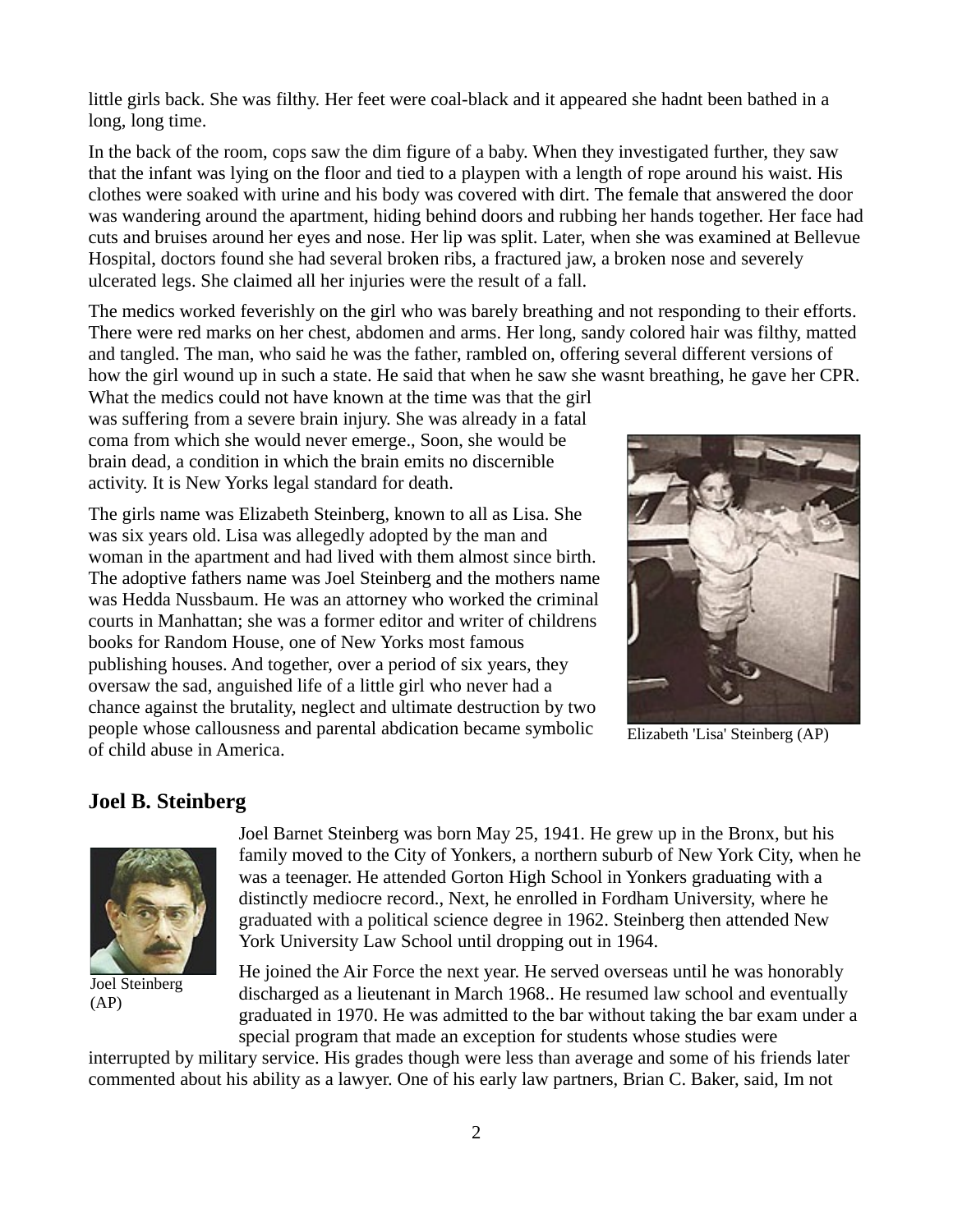sure you could become friends with him, ultimately. The word manipulative comes up most in my mind. According to those that knew him, Steinberg was often withdrawn and sometimes hostile. Some friends recounted situations in which they described Steinberg as verbally abusive to women.

But there were also good things to be said about Steinberg. He was once described as warm, fatherly and generous. A fellow attorney who knew Steinberg for 17 years said: I think everybody who knew him is shocked. During his early career in the 1970s, Steinberg concentrated on criminal law, including many drug cases. That specialty was not unusual since the docket of Manhattan was filled with drug cases. His talents as an attorney, though, were less than spectacular.

One of his clients recounted that Steinberg himself was an avid drug user. He was constantly talking about drugs, asking everyone to get him drugs, said John Novack, accused of drug smuggling. We were scared to death., Steinberg denied this and said Novack was making a last ditch effort to get out of jail. Another lawyer told *The Daily News* that Steinberg was nice enough, but a little eccentric. He was something of an oddball.

## **Hedda, the Battered Spouse**



Hedda Nussbaum wanted to be a writer. She graduated from New Yorks Hunter College in the early 1970s and later became a public school teacher. In September 1974, she got a job with Random House, a Manhattan publisher. She was highly regarded and admired by co-workers. An executive at the company told the *New York Times* that she was very attractive as a prospective employee. Hedda was personable and had a wide range of interests. She had the experience of working with kidsand she could write, her boss once said.

A short biography of Hedda Nussbaum published by Random House

She wrote two childrens books, both of which were published by Random

House. *Plants Do Amazing Things* was published in 1977 and was a science book explaining the workings and lives of plants. She had met Joel Steinberg two yeas earlier at a party. Part of the books dedication read, And to Joel, my everyday inspiration. Soon, they were seeing each other and became romantically involved. I thought he was godlike, she once said. Her second book, *Animals Build Amazing Homes* was published in 1979 and detailed how different animals built their homes in the wild. Both books were well received and remain in print.

Another of Heddas co-workers, Larry Weinberg, who was also an attorney, became friendly with Hedda and admired her ability to work with writers. She was sensitive, extremely gentle and loving to a writer, enormously encouraging, he later said to the press, I was extremely taken with her as a friend. Hedda had a promising future. But that rosy prospect ended when the abuse began.



Plants Do Amazing Things by Hedda Nussbaum (Mark Gado)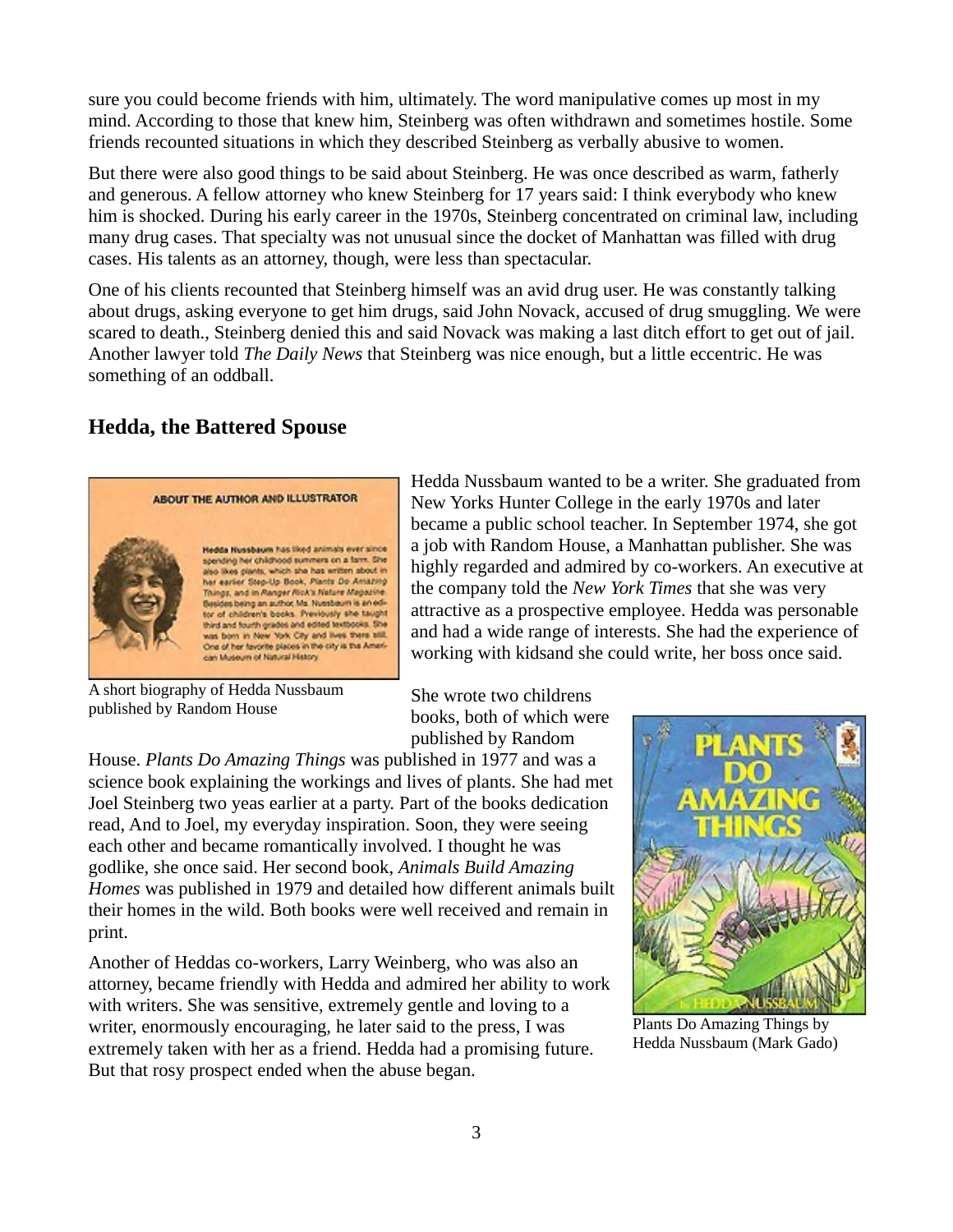According to Hedda, Steinberg first hit her in 1978. Much to her later regret, she chose to ignore the violence. Battered woman was a phrase largely unknown. The frequency and dimensions of spousal abuse were not a part of public discussion. Perhaps, in part, thats why Hedda, Nussbaum chose to live with Steinbergs attacks. She later said that she hoped that he would change or the beatings would stop. The sense of shame or embarrassment that an abused woman feels may have also prevented her from seeking treatment. As a result, the situation became worse, a lot worse., I saw her wheeling the baby (Lisa) down the hall, a co-worker told reporters, And the baby had a cut lip, and Hedda had on sunglasses and a bandage everybody knew that she was a lady with a lot of trouble. By 1981, the abuse was so severe that she was fired from her job because of repeated absences due to her physical condition.

Over the next few years, Hedda suffered through an ordeal that seems almost incredible in its viciousness and intensity. She sustained black eyes, broken bones, broken teeth, a fractured nose, burns, beatings and (Mark Gado)other acts which were detailed at length during Steinbergs murder



Hedda Nussbaums second book: Animals Build Amazing Homes

trial., On November 2, 1987, when she was brought to the hospital, Dr. Neil Spiegel was the examining physician. She was a 45-year-old woman that appeared much older than her stated age, he said later. She suffered from anemia and was a hunchback due to calcium deficiency., Spiegel testified that her injuries consisted of cuts on her lip, broken cheekbones, a broken nose, a large bruise on her right buttock, multiple broken ribs and ulcers on her legs so widespread that they were life threatening.

She was physically as badly injured as any battered woman I have ever seen-short of those who were killed, a social worker later told reporters.

#### **Lisa**



"Lisa Was So Full of Life" New York Post, November 4, 1987. (Mark Gado)

Lisa was born on May 14, 1981, at Beekman Downtown Hospital in lower Manhattan. She was the daughter of Michele Launders, 19, and a 20-year-old, college student unable to provide financial support. Opposed to having an abortion, Michele visited a physician sympathetic to her plight. He made arrangements for the baby to be adopted. Through the doctor, Michele met Joel Steinberg, introduced to her as a lawyer who handled many adoptions.

Steinberg told Michele that he would do his best to find a suitable couple for her baby and assured her that the child would have a good life, better than any she could ever hope to provide. This was important to Michele because even though she had chosen to relinquish her baby, she, wanted the child to have a comfortable life. When the baby was born, Joel Steinberg had Michele signed some documents. That was the last day Michele saw her baby alive.

But Steinberg simply took the baby home and kept her. No legal adoption was arranged. She grew up with Steinberg as her father and Hedda Nussbaum as her mother. Some law enforcement officials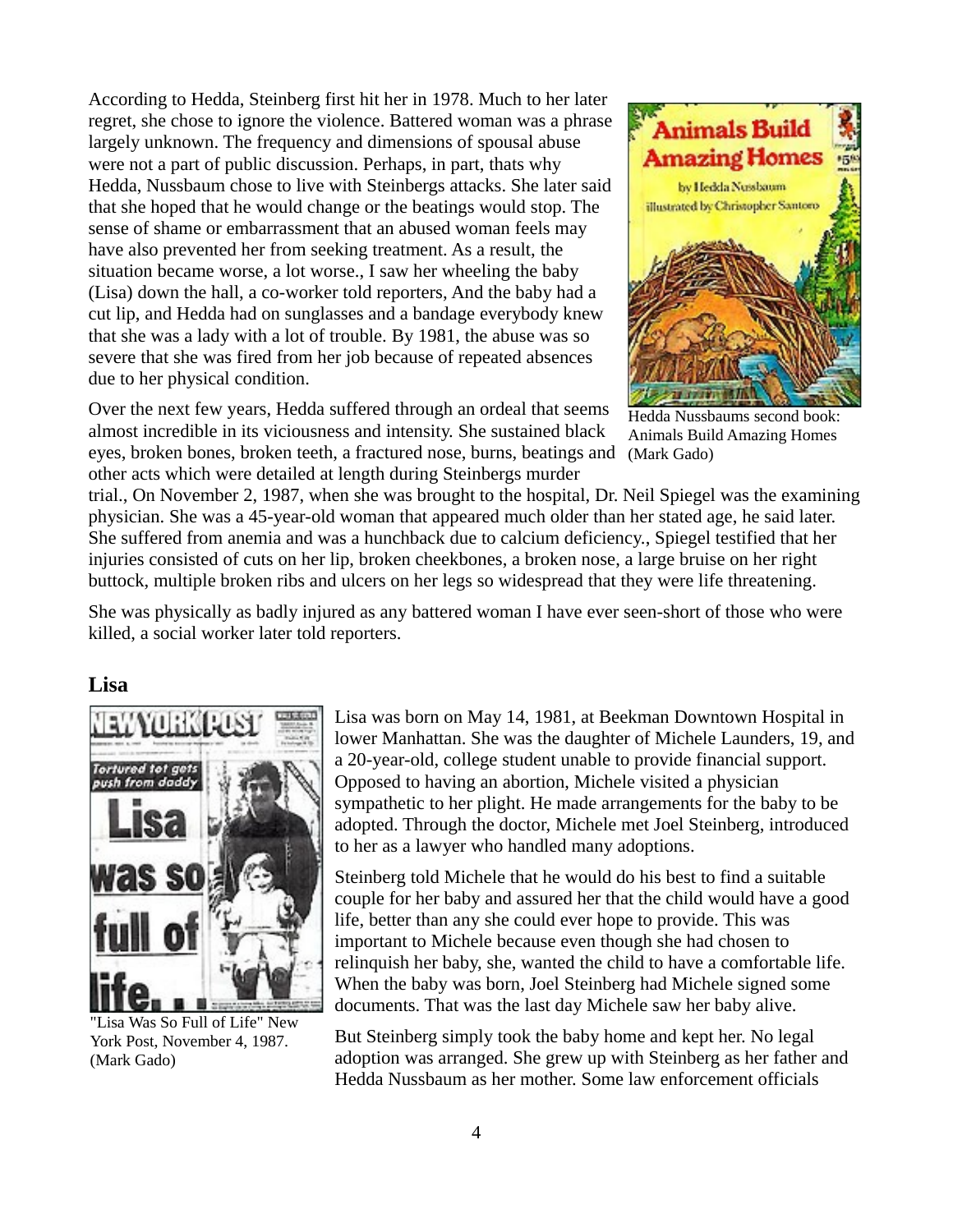speculated that Steinberg avoided the usual adoption procedures because he wanted to bypass the legally mandated in-house visit after a child has been adopted. A legal adoption would also have required an inquiry into his domestic life including an interview with Hedda Nussbaum. Meanwhile, Michele was told that a well-to-do attorney on Manhattans Upper East Side had become the adoptive parent. She went on with her life, convinced that Lisa had a safe and wonderful future.

Lisa attended New York City Public School 41. Teachers remembered her well. She had a way with adults that did not go unnoticed. She was the most wonderful, loving creature, who could talk to you like an adult, which was an extraordinary gift, said a family friend.

It is unclear when the abuse of Lisa began. Some tenants at 14 W. 10th Street claimed they called the police many times to report Steinbergs suspected abuse of Hedda. But the child abuse allegations seem not to have begun until about 1983 when one of Heddas colleagues called a hot line to report suspected abuse of Lisa. Another tenant called the hot line because she felt that if Hedda was being beaten, Lisa was also in jeopardy. Suzanne Trazoff of the Human Resources Administration told a reporter that the complaints were investigated in 1984 which included a visit to the Steinberg residence -- but no signs of child abuse were found.

Teachers at P.S. 41, where Lisa attended the first grade, did see a few bruises on her face. When Elliot Koreman, the school principal, asked about the injuries, Steinberg and Nussbaum said that Lisa was struck by her 16-month-old brother, Mitchell., Dont you think weve tortured ourselves asking if she exhibited anything in school? Koreman later told reporters. Things like this happen, he said, We have no foolproof method of detecting them. Were doing the best we can. But inside her home, Lisa must have been suffering terribly.

Doctors and nurses at St. Vincents were appalled when they examined Lisa on the morning of November 2, 1987. She had cuts on both of her arms, legs, abdomen, stomach and head. Her feet and ankles were covered with a crust of black dirt and grime. Lisas long, once-beautiful hair was a twisted, matted mess and had not been washed for quite some time. Under her tangled mane, doctors discovered a severe, fresh bruise on her forehead. When they turned Lisa over on her belly, they found one large, unusual bruise near the center of her lower back. Her upper back was covered with both old and new bruises, red, black, and blue in color. Both calves had yellowish-brown marks, apparently from old injuries. She had bruising and trauma marks on her buttocks. How precisely she obtained these injuries remained unclear since Lisa never regained consciousness. Her brain was hemorrhaging and she was already near death.

Lisa had been prone on the bathroom floor for hours, unattended, while Joel Steinberg, fully aware that she was injured, went out to meet friends. Hedda stayed home alone with Mitchell, the 18-month-old baby, and waited. Never did she lift up the telephone to call for an ambulance, a friend, a neighbor, or anyone else., Joel said he would take care of her, he would get her up when he got back, Hedda later told the court through her tears, and I didnt want to show disloyalty or distrust to him, so I didnt call.

## **She Won't Be An Olympic Athlete**

In 1986, there were 67,750 reported child abuse cases in New York. At least 42 died. The Steinberg case, however,



Lisa Steinberg holding baby Mitchell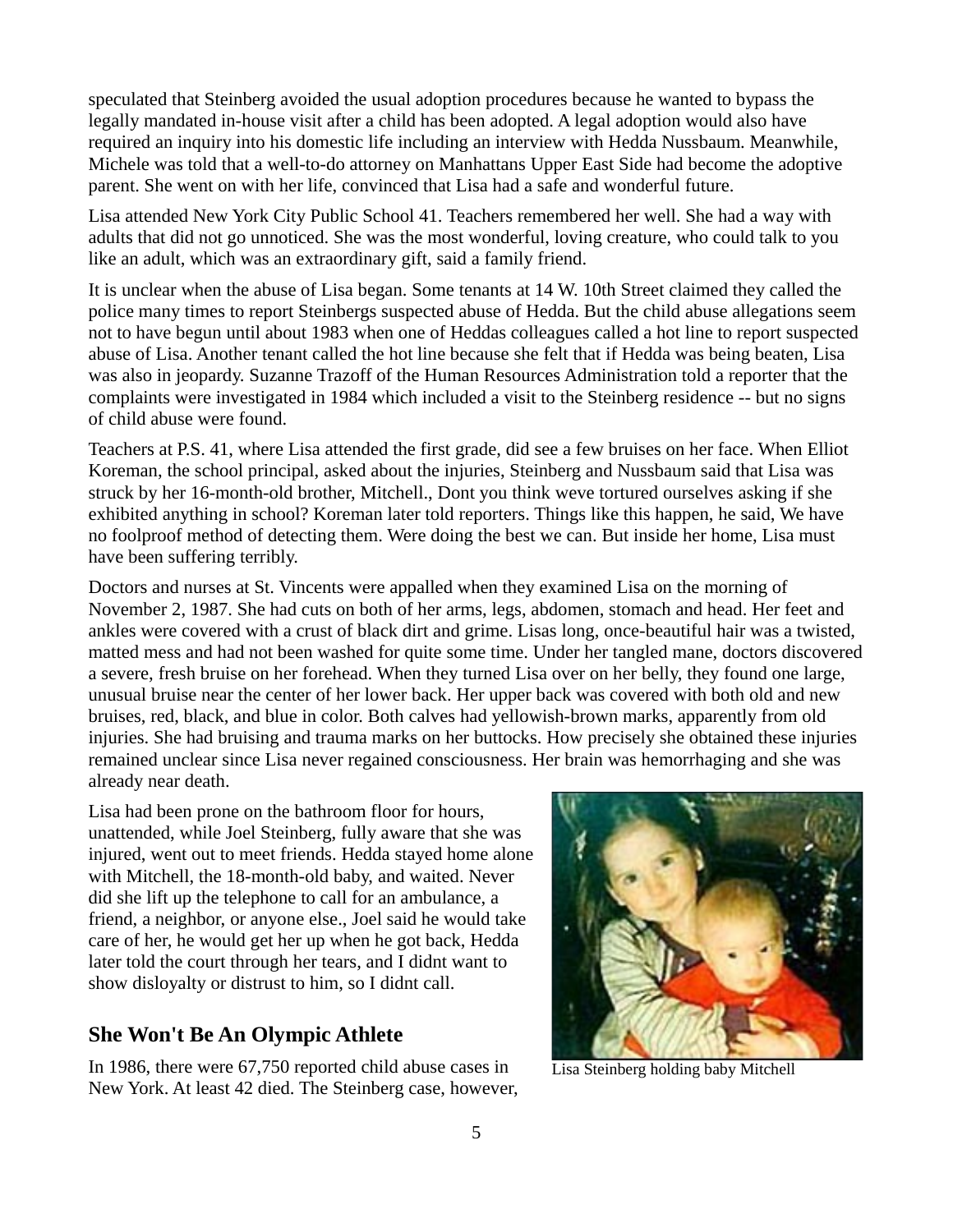seemed different from the very start. A story of a little girl who may have been beaten to death by a Manhattan attorney and a book editor, two people who are not normally associated with such an event, was front-page material. Moreover, Hedda Nussbaums shocking physical state underscored the violence within the Steinberg household. But it was Steinbergs unusual behavior both before and after Lisa was brought to the hospital that stoked reporters interest.

He made bizarre comments to doctors and investigators and seemed indifferent to the storm that was building around him. When police questioned Steinberg about fresh cuts on his knuckles, he said he didnt know he had them and offered no further explanation., On the night Lisa was brought to the emergency room, Dr. Patrick Kilhenny, a resident, told him that Lisa was in serious condition and would suffer permanent damage even if she survived. Well, what youre saying is that shes not going to be an Olympic athlete, but shell survive, Steinberg replied. When the doctor testified at the trial the following year, he said he remembered seeing a strange smile on Steinbergs face at the time. He smiled. It was a big grin, Kilhenny recounted.

Earlier, a nurse had confronted Steinberg and had told him that his daughter was brain dead. Is there anything else wrong with her? Steinberg replied. He then told the emergency staff that he had to leave. I just couldnt believe anyone could act that cold and uncaring, the nurse said during the trial. Aaron Rosenthal, the assistant chief of detectives, told reporters the girls feet were so black, they had to scrape the dirt off them and she was suffering from lack of oxygen. Lisa was placed on life support, but clinically, she was already dead. She exhibited no brain activity and was unable to breathe unassisted. The prognosis was bleak.

Late that same morning, both Steinberg and Nussbaum were picked up by detectives at their filthy W. 10th Street apartment. They were charged with the attempted murder of Lisa. Police told reporters the apartment looked like it wasnt cleaned in about a year. Also found during a search of the apartment was \$25,000 in cash, drug paraphernalia and a small quantity of cocaine., The suspects were brought over to the 6th Pct. where both refused to give any statements. Steinberg requested his own lawyer. Theyre both very aware of their rights, Det. Rosenthal said later. Steinberg and Nussbaum were charged with first degree assault, attempted murder, and endangering the welfare of a child.

A debate ensued during the next few days as to who was entitled to act as Lisas legal guardian. Although declared brain dead, Lisa remained legally alive because she was on a respirator. Eventually, it was determined that the city was the childs guardian. On Thursday, November 6, Lisa was removed from life support at 8:40 a.m. and died immediately. The charges against Steinberg and Nussbaum were amended to murder. A grand jury began hearing testimony the same day. Mitchell, Lisas brother, who was found tied to a playpen in Steinbergs apartment, was turned over to the Human Resources Dept.

In the meantime, a defense lawyer was assigned to the case. But his representation lasted only one day. A young, brash Manhattan attorney had already been hired by the Nussbaum family to craft Heddas defense. His name was Barry Scheck, a brilliant lawyer who perhaps saw the case as a chance for prominence. In his very first press conference Scheck said Hedda would cooperate with prosecutors and testify before the grand jury. It was the first step in a long, difficult journey to convince prosecutors that Hedda Nussbaum was a victim too. She was a battered woman, assaulted by Steinberg for years, emotionally abused and subjugated to such a degree that she was incapable of thinking rationally. Her nose was shattered. Her ribs were broken. She had two



Barry Scheck, Attorney (AP)

black eyes. She was literally beaten senseless. How else to explain to a jury that a mother, alone in her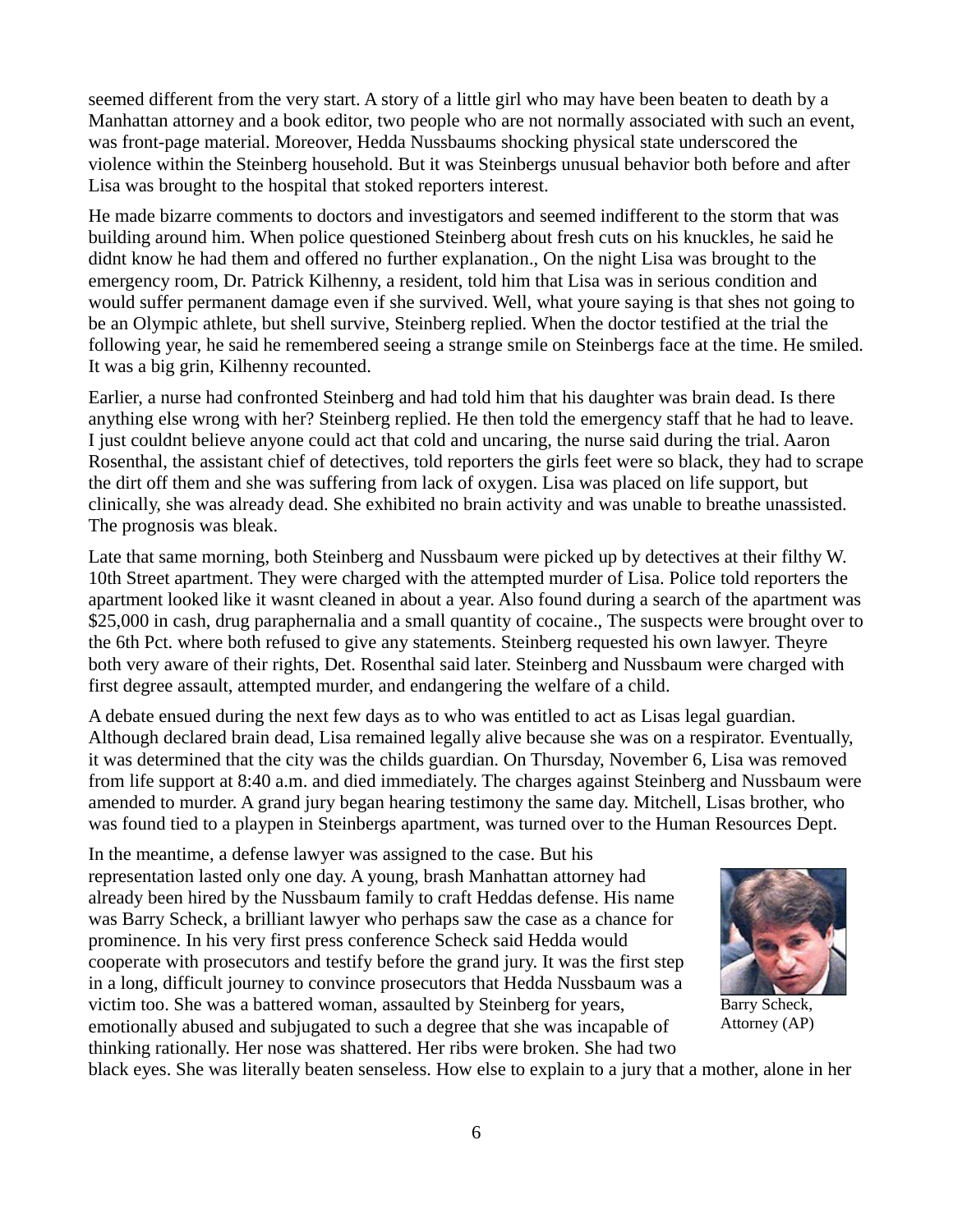apartment, allowed her unconscious six-year-old daughter to lie on a cold bathroom floor for hours; unwilling or unable to make a simple phone call that might have saved her life?

## **The City That Couldn't Save A Little Girl**

New York Citys municipal government is larger than that of many nations. It is a sprawling, diverse, incomprehensible network of bureaucracy., Probably nowhere in the world is there a city that has as many commissions, departments, social service agencies, family courts, programs, committees all dedicated to the welfare of its citizens. Critics have said that the city is drowning under its own weight, so large is its governmental infrastructure. There are child protective groups of every shape and size, all focused on protecting children from abuse and exploitation. When Lisa died, all of it, the vast empire of social programs, the billions of dollars it spent every year and the thousands of people it employed, became the target of fierce public scrutiny and a torrent of angry criticism.



The West 10th Street neighborhood, New Yorks West Village (Mark Gado)

Tenants at 14 W. 10th Street and neighbors were particularly vociferous. Who protected this child? one said. The New York Times interviewed a producer for the television show 20/20 who lived on the first floor of the Steinbergs building. We reported it to all the proper agencies, she said. A neighbor who said she called a child-abuse hot line said responding investigators were unable to verify the charges. They came and did an investigation and said there was no evidence of child abuse, she said, You can imagine how we felt later when this woman walked in with another baby! She was referring to Mitchell; the 16-month-old baby who cops found tied to a playpen. William Grinker, then New Yorks commissioner of human resources, said that reports of child abuse at the Steinberg household were mishandled. I

dont think a government agency is responsible every time something goes wrong in a persons private life, he said. Though he wouldnt characterize the Steinberg case a success for his department, Grinker

denied any responsibility for Lisas death., But the publics outrage grew. Disclosure after disclosure revealed that the Steinbergs had come to the citys attention repeatedly. In each instance however, nothing was done. Child Protective Services personnel had visited the apartment a total of three times in 1983 and 1984. Each visit stemmed from reports of child abuse. The social workers were steadfast that there was no evidence of abuse. To make matters worse, it was soon discovered that the police had been to the Steinbergs apartment on October 6, just weeks before Lisa was killed, on an anonymous complaint of a family dispute. Hedda was found with several facial injuries, apparently inflicted during a fight with Joel. Hedda refused to press charges and the police left.

What should the neighbors do? *The Times* asked in a November 6 editorial. What police saw on Monday suggests that more neighbors should have called and called again, thus motivating more police response. But there was no simple or quick explanation for the bureaucratic bungling of the entire Steinberg-Nussbaum affair. A



The entrance to 14 W. 10 th Street (Mark Gado)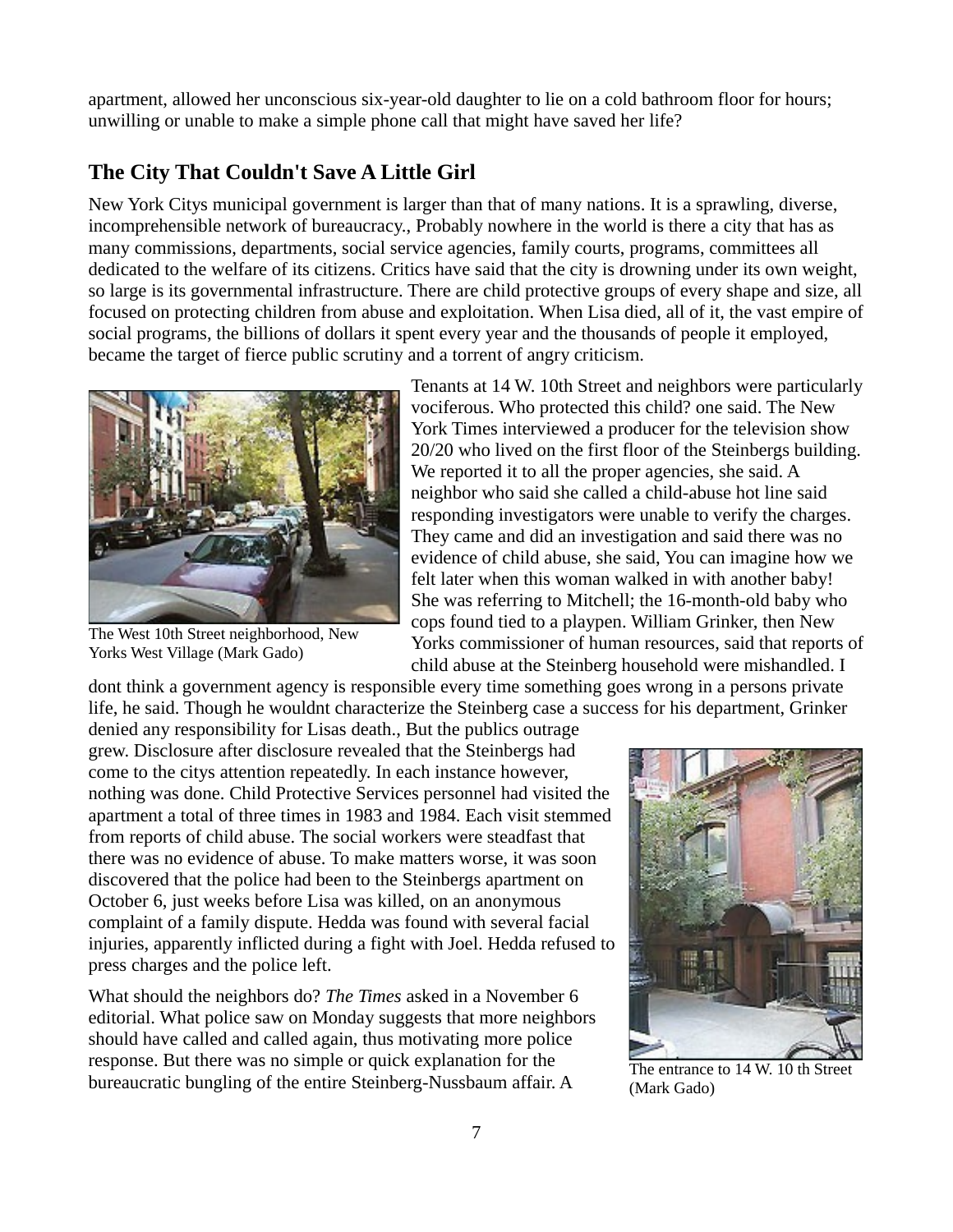8

defenseless woman was beaten, apparently for years with little or no intervention, and despite in-home visits from social workers and police, two kids were grossly mistreated. Now one of the children had suffered a grisly death.

One neighbor, who could have been speaking for an entire city, said to reporters: I ask myself what else I should have done. I dont know what else I could have done, short of dragging the kid out the door with a gun!

# **Trial By TV**

On Friday, November 6, 1987, Joel Steinberg was indicted for second degree murder, first degree manslaughter, and endangering the welfare of a child. He was held without bail and placed under a suicide watch on Rikers Island, New Yorks sprawling detention center. District Attorney Robert Morgenthau said that Lisas death was one of the most tragic and horrible cases that weve seen. Morgenthau also blasted the states adoption procedures, which had placed Lisa in Nussbaums and Steinbergs care. If there had been a thorough background investigation, there was a chance he (Steinberg) would not have been granted custody, he said.



Robert Morgenthau (AP)

In the months following the couples arrests there were hundreds of stories about Lisas life. The hostility toward the defendants was remarkable. Almost daily, the

citys newspapers ran a story about Steinberg and Nussbaum. Repeated printings and airings of photos of a smiling and adorable Lisa generated sympathy for the little girl and antipathy for her parents.

But it wasnt just the photos or the press stories that fed the publics interest. In December 1987, television cameras were allowed into New Yorks courtrooms for the first time. It was an 18-month experiment in which the effects of live television coverage of trials would be measured and assessed. (This experiment lead to the founding of Court TV in July 1991.) In March 1988, cameras were permitted at the sentencing of Robert Chambers, the man convicted of murdering Jennifer Levin in Central Park. That broadcast was a success there was little public outcry about cameras and ratings soared. Live coverage of a trial was the next step. The Steinberg case featured two social issues: spousal abuse and child abuse. Our obligation is to broadcast the testimony as much as possible, said one CBS executive. We felt the viewer deserved to see more of the testimony than we could put in one of our newscasts.

But then, as now, the most vociferous objections to television coverage came from lawyers and judges. Would lawyers play to the cameras? Would witnesses be intimidated knowing that their words were being broadcast? Even though there faces would not be shown, how would jurors react? Would television coverage increase the chances of jury tampering? As is true with all televised trials, applications for coverage were submitted to the judge. The judge could grant or reject them. The applications were approved and the stage was set. CNN, however, declined to broadcast the trial. A network executive opined that Nussbaum was not an exciting witness.

The trial opened October 25, 1988. In his opening statement, assistant district attorney Peter Casolaro said the evidence would show a graphic and grotesque chain of events and that Joel Steinberg beat Lisa so severely that he caused her death Casolaro pointed to Steinberg and said, His story is inconsistent and impossible to reconcile with Lisa Steinbergs condition. Ira London, a top-flight criminal defense lawyer, replied that Nussbaums testimony will be the product of a delusional woman suffering from mental illness in a psychiatric hospital. He promised to provide witnesses who would testify to Nussbaums self-destructive romance with satanic cults, her sadomasochistic behavior outside the home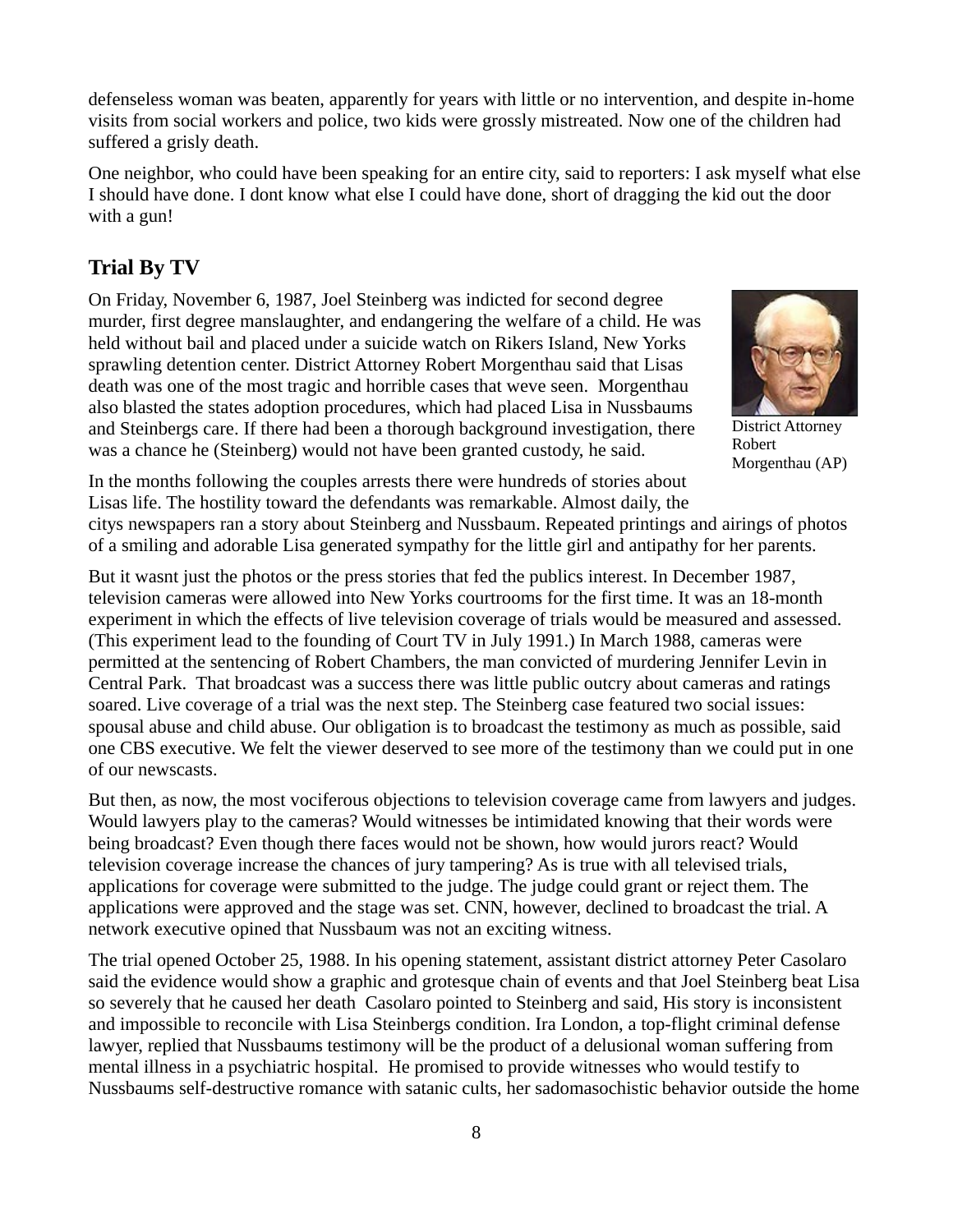and her involvement with pornography.

But on October 26, 1988, Manhattans District Attorney Robert M. Morgenthau came to a pivotal and dramatic decision. Hedda Nussbaum would not be prosecuted in any way for the death of Lisa. The charges were dropped with the expectation she would be the star witness against her former lover, Joel Steinberg. Our investigation revealed that Miss Nussbaum was so physically and mentally incapacitated on the night of the murder, said prosecutor John McCusker, that she was not criminally responsible for Lisas death. The decision was greeted with immediate animosity and controversy. Some people felt that despite her condition, Nussbaum still could have made a phone call for help. But there could be no doubt that her attorney, Barry Scheck, had scored for his client and scored big time. Hedda, who stayed home rearranging Joels business files all night while a 6-year-old child lay on the floor forcing her to step over the body to go to the bathroom, would face no charges in her death.

# **What Killed Lisa?**

For prosecutors to sustain a charge of murder, they would have to conclusively establish the cause of death. Although Lisa was brought into St. Vincents Hospital on the morning of November 2, 1987, in a fatal coma, she did not die officially until November 5 when she was removed from life support. After it was turned off, a doctor later said, there were a few minutes her heart continued to beat. How she came to be in that coma was essential to establish criminal liability.

Dr. Aglae Charlot, the medical examiner who performed Lisas autopsy wrote in her initial reports that the victims injuries were suggestive but not conclusive of trauma. During her testimony during the week of November 12, 1988, though, she stated that Lisa may have died from blunt trauma as the result of a homicide. Dr. Charlot was not the only doctor to come to that conclusion.

Dr. Mary Lell, the hospitals chief of pediatric neurology, testified that Lisas head injuries were consistent with a forceful blow and that the blow could have been a fist. She also ruled out the prospect of choking or poisoning as a cause of death. When the possibility of a fall was suggested, Dr. Lel was emphatic. Ive seen a number of children who have sustained that type of injurythe injury that would be sustained in that situation is completely different from the injury sustained by Lisa Steinberg.

But it was Dr. Douglas C. Miller of the New York University Medical Center who made the strongest impression on the jury. He said that Lisas brain damage was blunt head trauma, and nothing else. He made the comparison with the head blows suffered by professional boxers and who sometimes die from them. They never have their skulls fractured either, he said. The fatal blow would have to be one of sufficient force, a fact that worked against Steinberg because it was alleged that Hedda Nussbaum was in such a debilitated condition on the night of November 1, 1987, she simply did not have the energy to strike that hard. They (the blows) would have to have beena tremendous force, Miller said. In short, Lisas brain had been smashed into the walls of her skull.

## **Joel Talks**

As the trial moved on, the specter of Hedda Nussabums testimony must have concerned Steinbergs attorney, Ira D. London, and terrified the defendant. Like most defendants, Steinberg would not testify so as not to supply the prosecution with another chance to re-tell the crime, but also to avoid making any incriminating statements. The jury would not be allowed to see an easily excited defendant who had a lot of explaining to do as to how a six-year-old girl wound up dead in his apartment while he went out to dinner with friends. Up until the week of November 25, Steinberg kept his comments to a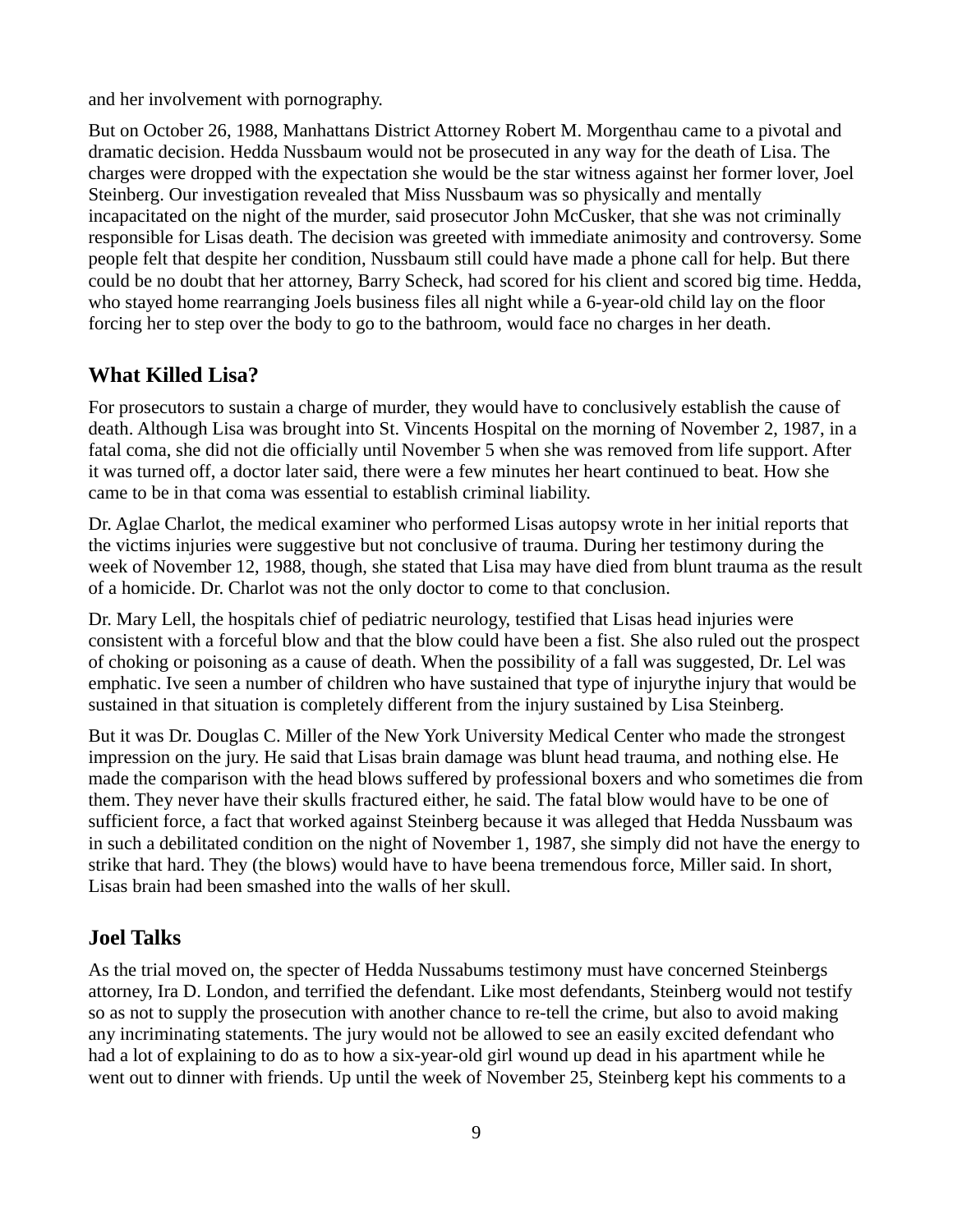bare minimum. He gave no interviews and was not required to testify at pre-trial hearings or at the grand jury.

But he couldnt remain totally silent. Over the objections of his attorneys, Steinberg wrote a letter to *Newsday*, a Long Island newspaper that published it November 25. In this hand written letter, Steinberg said, My feelings for Lisa are almost inexpressible. She was the world to me. He went on to say that he loved her and missed her deeply. Just once, he wrote, look at her smile in one of those photographs and you will understand my feelings. My sadness and sense of loss are more than I can bear at times

Word had already reached Steinbergs defense team that Hedda was expected to testify within days. Steinberg wrote that he was concerned about what she would say. Regarding Hedda,, he said, I must tell you that I loved her very much. I can only hope that she is capable of the truth in relating the events of Lisas life and the events of Lisas last night with us. Since her arrest, Hedda was hospitalized and then received psychiatric care at the Four Winds Hospital in Westchester County. She had no contact with Steinberg since November 2, 1987. It was part of her treatment regimen that she should have no communication with him whatsoever. For Steinberg, that meant he would be unable to manipulate her., With his freedom at stake and a prison term looming, he must have imagined that he could sway Hedda still. But he knew that he had a great deal to fear from an ex-lover turned states witness. Given what I have read, he continued, I fear Hedda may no longer be the person I knew and loved.,,,,,,

Steinberg was right on both counts: he had a lot to fear and Hedda was no longer a punching bag.

#### **Hedda Takes the Stand**

Long anticipated and feared by both the prosecution team and the defense, Hedda Nussbaum took the stand on the afternoon of December 1, 1988. Walking silently past the man she said abused and tortured her for years, she took her seat before a tense courtroom. Television audiences were particularly intrigued since in 1988, live trials on TV were not as common as they are today. Heddas facial injuries were plainly visible and gave her a strange, almost artificial appearance.

The 46-year-old spoke slowly and deliberately. She was, on occasion, detached, evasive, forgetful and emotional. She seemed confused, often mixing dates and times. She had difficulty recalling certain details about Lisas last days. But the



Hedda Nussbaum (AP)

overall tale Hedda told was a nightmare from start to finish. She said that Steinberg forced her to sleep in the bathtub or on the floor and she had to ask him for permission to eat and drink. Over the next few days, the jury recoiled at the mind-boggling story of the compulsive, masochistic relationship between Joel Steinberg and Hedda Nussbaum.

I was extremely attached to him, she explained. I thought he was the most wonderful person I had ever met, and I, well, basically, I worshipped him literally. I thought he had supernatural powers of ESP and healing, and a lot of godlike powers. But the abuse began, she said, almost immediately after they met. In early 1978, Steinberg struck Nussbaum in the eye and she required hospital treatment. That same year, she received ten black eyes from Steinberg. In 1981, he beat her so badly, Nussbaum had to go to Beekman Hospital on her own, and received surgery for a ruptured spleen. Doctors said that had she not come for treatment, she would have died. Over the next few years, she was beaten with a broomstick handle, a metal exercise bar, had her teeth knocked out several times, suffered a broken nose, had her hair pulled out, and her ribs broken. Prosecutors cited 31 specific instances of alleged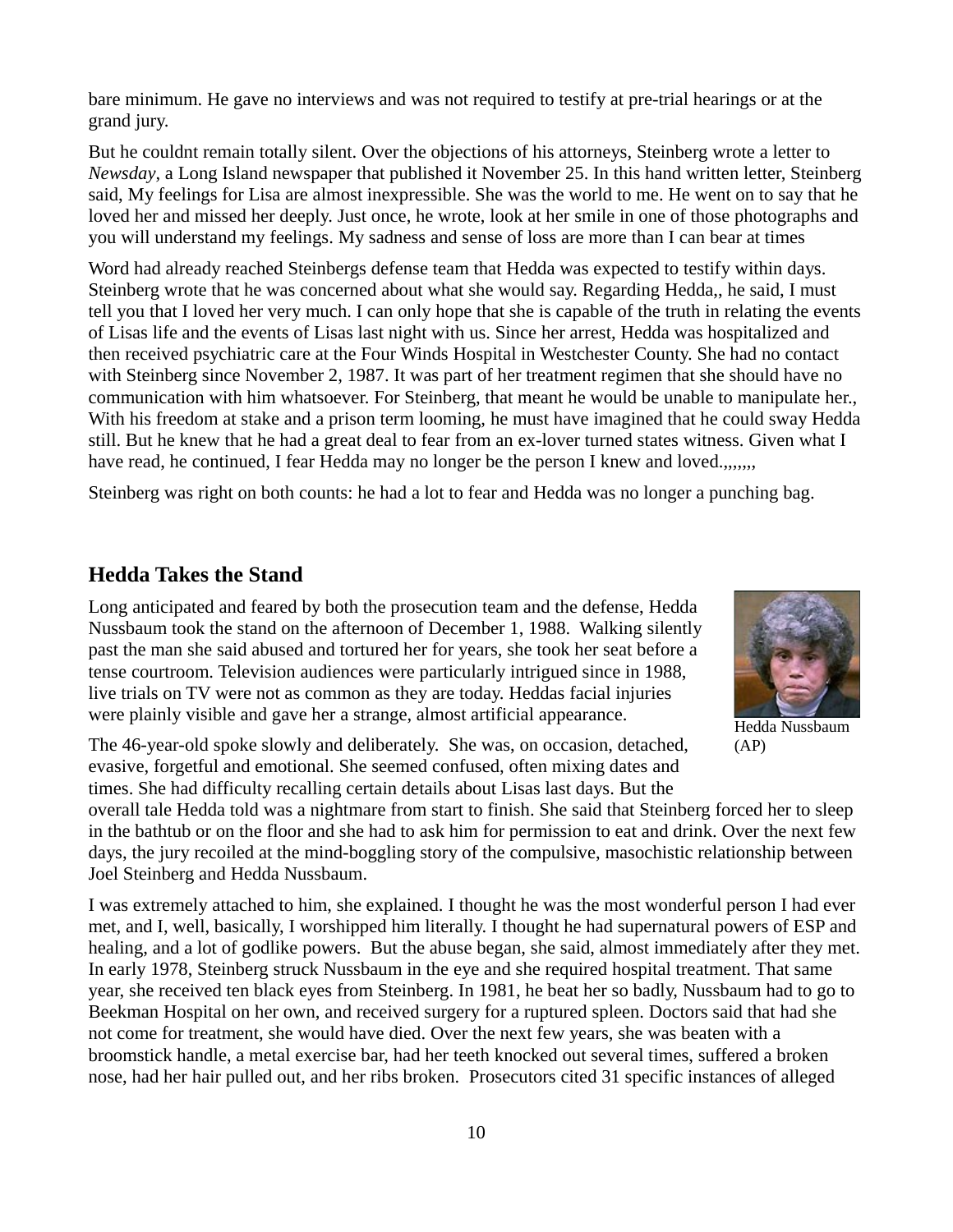abuse by Steinberg. The judge allowed five of those incidents to be admitted.

Despite years of beatings and mistreatment, Hedda never succeeded in breaking away from Joel. He seemed to be extremely intelligent and bright, and I loved to listen to him talk, she said, what attracted me to him, his eyes, he had bright, shining eyes, alive eyes that I found very attractive. Although the beatings continued throughout their time together, Nussbaum couldnt leave Steinberg. I felt it was the worst thing in the world that could happen to me, she testified, that I couldnt survive without him, and I felt like I would kill myself if I was without him.

Nussbaum also told the court she had been using cocaine for about seven years. That varied quite a bit, she said, sometimes once in a couple of months, sometimes a few days in a row. Once every few weeks or something like that. It varied a lot. She testified that she freebased cocaine with Joel on many occasions and with friends as well.

On the second day of her testimony, Nussbaum told the jury about bizarre cults, child pornography and hypnotic powers. Nussbaum said that she had been hypnotized and began having sex with everyone in the world, practically. She said that at some point, she told doctors that she believed Lisa was sexually abused. I believe that I said that I had caused Lisa to be involved in some sort of sexual activity also, she told the court. According to Nussbaum, these incidents happened in front of many people: I believed I had many incidents of such things and that Lisa was involved to some extent also. When the prosecutor asked how old Lisa was at that time, her response was the only sound in the room.

About two and a half, she said.

## **Lisa's Last Night**

Hedda Nussbaum was on the stand for seven days. Each day brought new and disturbing revelations about her torturous life under Steinbergs Svengali-like control. But it was her testimony concerning the night of November 1, 1987, that had the jurys undivided attention. Her description of Lisas death was critical to the prosecution and would determine Joel Steinbergs fate.

Nussbaum told the court that Steinberg awoke about 3 p.m. She said that she had not slept at all the night before. The first thing that I remember is that Joel asked both Lisa and myself if we had drunk enough water that dayJoel always explained that I didnt drink enough water, she said. When she told him that she did not, Steinberg made Hedda and Lisa eat hot pepper. According to Hedda, Steinberg then stated that he was going out for dinner. A few minutes later, Lisa asked Hedda Do you think Daddy is going to take me with him tonight? Hedda said she replied to Lisa, Well, go in and ask him yourself!

Lisa went into the bedroom where Steinberg was getting dressed while Hedda went to the bathroom. According to Heddas testimony, Steinberg then walked into the bathroom holding Lisa, who was unconscious. Hedda said this occurred about 6:00 p.m. She was lying in his arms limp, she said, And I said What happened? He said, Whats the difference what happened? This is your child. Hasnt this gone far enough? They laid the unconscious girl on the bathroom floor while Hedda attempted to revive her. But Lisa was not responding., While she continued her efforts at first aid, Hedda said, Steinberg went to the bedroom and finished dressing for dinner with his friend.

At about 7:00 p.m., Steinberg was ready to leave. Hedda testified that he told her Relax. Go with her. Stay in harmony with her. Nussbaum stated that she was worried about Lisa but listened to Steinberg when he promised he would get her up when he got back. She told the court that Steinberg called the apartment while he was out and asked how Lisa was. While he was on the phone, Steinberg gave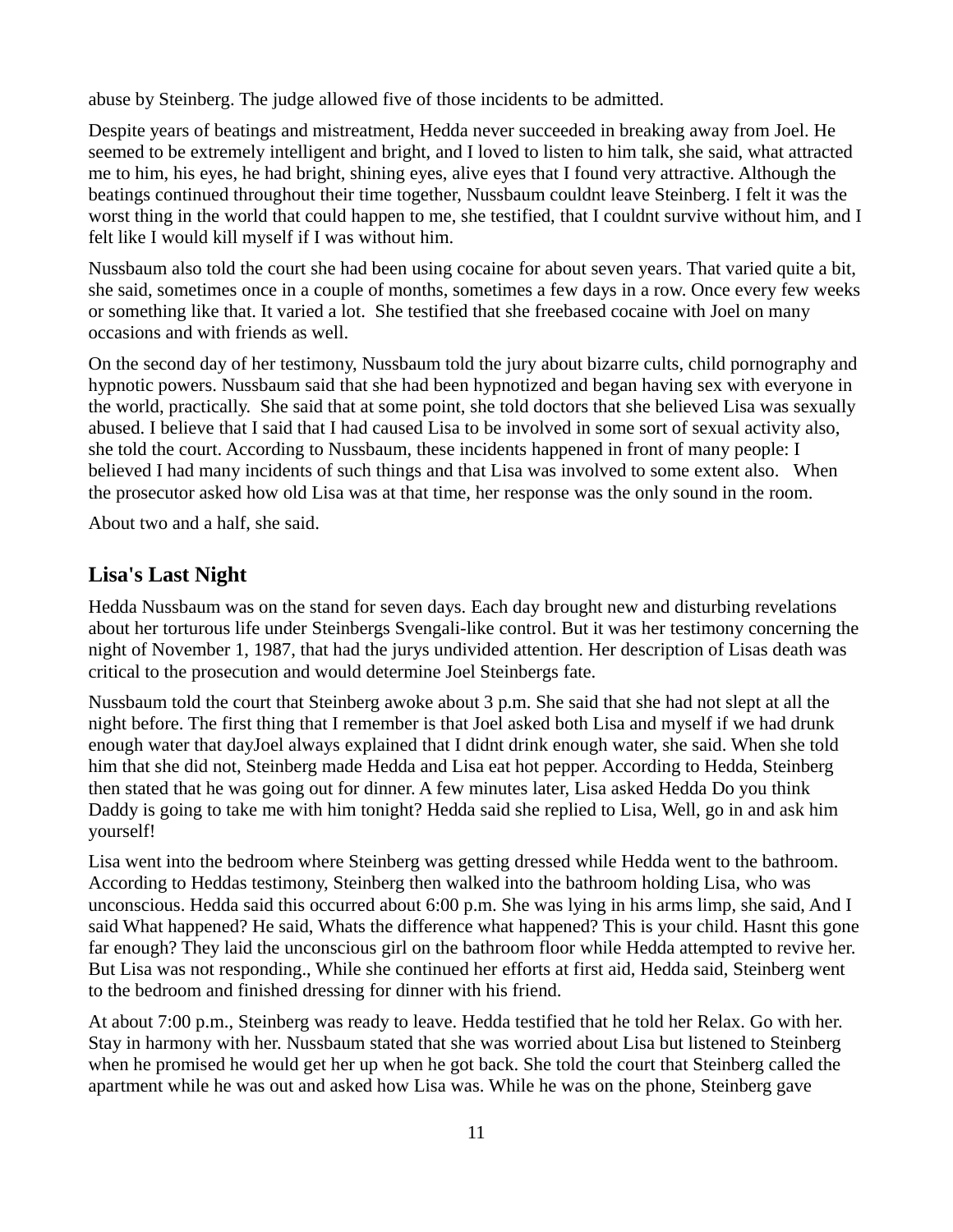Hedda permission to eat. She said she told him that Lisa was still lying on the bathroom floor unconscious. Hedda said that she still tried to revive her but nothing worked. I realized no matter what I did, it didnt seem to make much difference, she told the court, so I didnt need to work with her every minute. And I wanted to keep busy. So I rearranged Joels files.

When Steinberg returned later that evening, Hedda said, they freebased cocaine. Freebasing cocaine was the predecessor of crack and required special paraphernalia to burn the drug properly. You put the crystallized cocaine, the free base, in the top part of the pipe, Hedda testified, put water in the pipe and then you draw through a tube. Mr. Steinberg smoked for a couple of hours until the cocaine was, that we had, was gone and I smoked a small amount. Hedda testified that while they freebased Steinberg mentioned Lisa. One thing he said was about Lisa, I knocked her down and she didnt want to get up again. The staring business had gotten to be too much for her, she said. Joel had been saying that I was staring at him and that both of the children had been staring at him. Hedda said that they continued to smoke cocaine until about 4:00 a.m. When they checked on Lisa again, she was still unconscious. They picked her up and placed her on the bed while Hedda looked through a medical dictionary for advice.

Hedda said that Steinberg remained awake and read books to see if he could find out what was wrong with Lisa. At about 6:30 a.m., Hedda said, Steinberg called out for her and yelled, She stopped breathing! Hedda said she wanted to call 911 but Steinberg told her to wait a few minutes while he tried to give her CPR. When that failed, Steinberg finally told Hedda to call for help.,, By that time, Lisa had been on the cold, bathroom floor for nearly 12 hours.

I thought Joel would be able to restore her, Hedda told the court, I feel horrible. Its something Ill have to live with and regret for the rest of my life.

## **The Verdict Comes In**

After the closing arguments, anticipation was high that Steinberg would be convicted on all counts., The jury received the case for deliberations on January 23, 1989 and for the next eight days; the jury contemplated the fate of Joel Steinberg while an entire city awaited the outcome., Jurors asked to



"Guilty!" The Daily News, January 31, 1989 (Mark Gado)

review testimony of several witnesses including Dr. Neil Spiegel who examined Hedda Nussbaum on the night of November 3, 1987. His description of Nussbaum, who he said resembled an old person who had cancer, was pivotal in determining if she was capable of inflicting the type of head trauma Lisa sustained.,

On January 30, the jury was done. Steinberg stood behind the defense table with his lawyer as the verdict was read at 6:40 p.m. On the second degree murder charge, he was found not guilty. On the first degree manslaughter charge, the verdict was guilty. Steinberg shook his head, shrugged his shoulders and appeared angry, but he remained silent. Steinberg had escaped the most serious charge but he still faced decades in prison. He was led out of the room and remanded into custody until sentencing. After three-months, 52 witnesses, more than 100 exhibits and 6,000 pages of testimony, the trial was over.

Jurors later commented on the eight days of deliberations.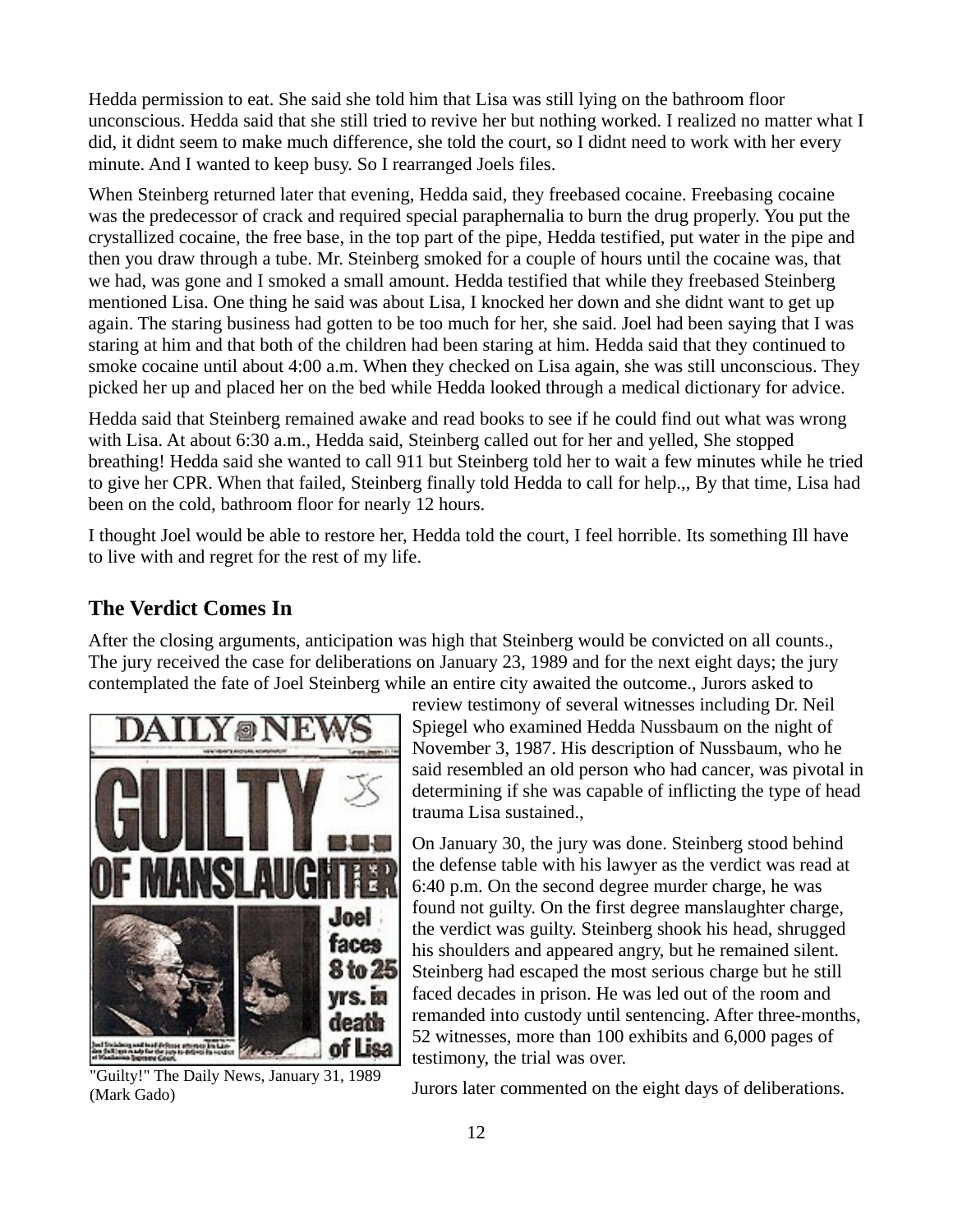Tempers flared as they struggled to reach a verdict. We all became absolutely positive that Hedda couldnt do it, the jury foreman told the *New York Times*, There was no way a person in her condition could strike this tremendous blow that killed Lisa. Although Nussbaum was the star witness and many considered her testimony devastating to Steinberg, the jury felt just the opposite. Heddas testimony we used practically not at all, another juror said. But there were disagreements as well. It was rough, another juror said, We were not near deadlock, but sometimes we were near exhaustion.

Not everyone was happy with the verdict. Michele Launders, Lisas birthmother, ran from the courtroom in tears. She attended the three-month trial every day and always sat directly behind Joel Steinberg., She once said that only a murder conviction could give Lisa justice and let her rest in peace. And no matter Steinbergs fate, there remained the lingering belief that Hedda Nussbaum had escaped culpability. Her attorney, Barry Scheck, said that after the verdict Hedda was upset and anxious and relieved that its all over.

For television viewers, the trial was a resounding success, as the ratings indicated. Heddas mangled face and battered appearance riveted viewers. Her testimony generated considerable public sympathy for Hedda and preserved her status as a victim. The way she looked and spoke was more dramatic than Meryl Streep, a Columbia professor told reporters. On the other hand, Steinberg, whose dark appearance on TV reinforced his guilt, suffered from the presence of cameras. It was unfortunate for Steinberg that he looks like evil, another professor said.

At his March 24, 1989, sentencing, Steinberg offered his version of, events. At no point did I ever strike them in any form, he said of the children, Those children were not locked in a house of horrors. He said that he and Lisa got along well and that he had a consistently joyous, happy relationship with her. He pointed out that his only crime was an error of judgment. As for his prosecution, Steinberg claimed that he was being treated unfairly. Its not like a defendant who stands before you and perpetrates a crime on an outside victim, he said, Im the loss, the victim.



Joel Steinberg, prison photo ID

Judge Harold Rothwax disagreed and sentenced him to 8 1/3 to 25 years, the maximum.

## **"It's Very Painful!"**

In January 2002, Joel Steinberg testified at a parole hearing in Southport Correctional Facility in New York. His prior release hearing, which was denied, was on February 8, 2000. Although Judge Rothwaxs recommendation was against Steinbergs parole, he is still entitled to apply for release, which can be granted at anytime after a hearing and the state parole boards approval.

In his 2002 hearing, Steinberg maintained that his conviction was based solely on his failure to obtain medical aid for Lisa. He pointed out that Lisa had no external injuries and said that fact was clearly stated by the medical examiner. There are no external injuries and she (the medical examiner) says there is no trauma to the brain, Steinberg said. Thats not even equivocal, he continued, the hospital reports from St. Vincents clearly show that they examined Lisa upon entry.

Steinberg was asked by parole board commission Marietta Gailor for his version of the crime. I have more responsibility in my own heart and my own soul personally its very easy to realize how many things I did wrong and shouldnt have done or should have done, he said. Steinberg went on to describe his relationship with Lisa and Mitchell and said I was extremely close to and described as a doting parent, totally involved father who maintained a friendship with these children and personally took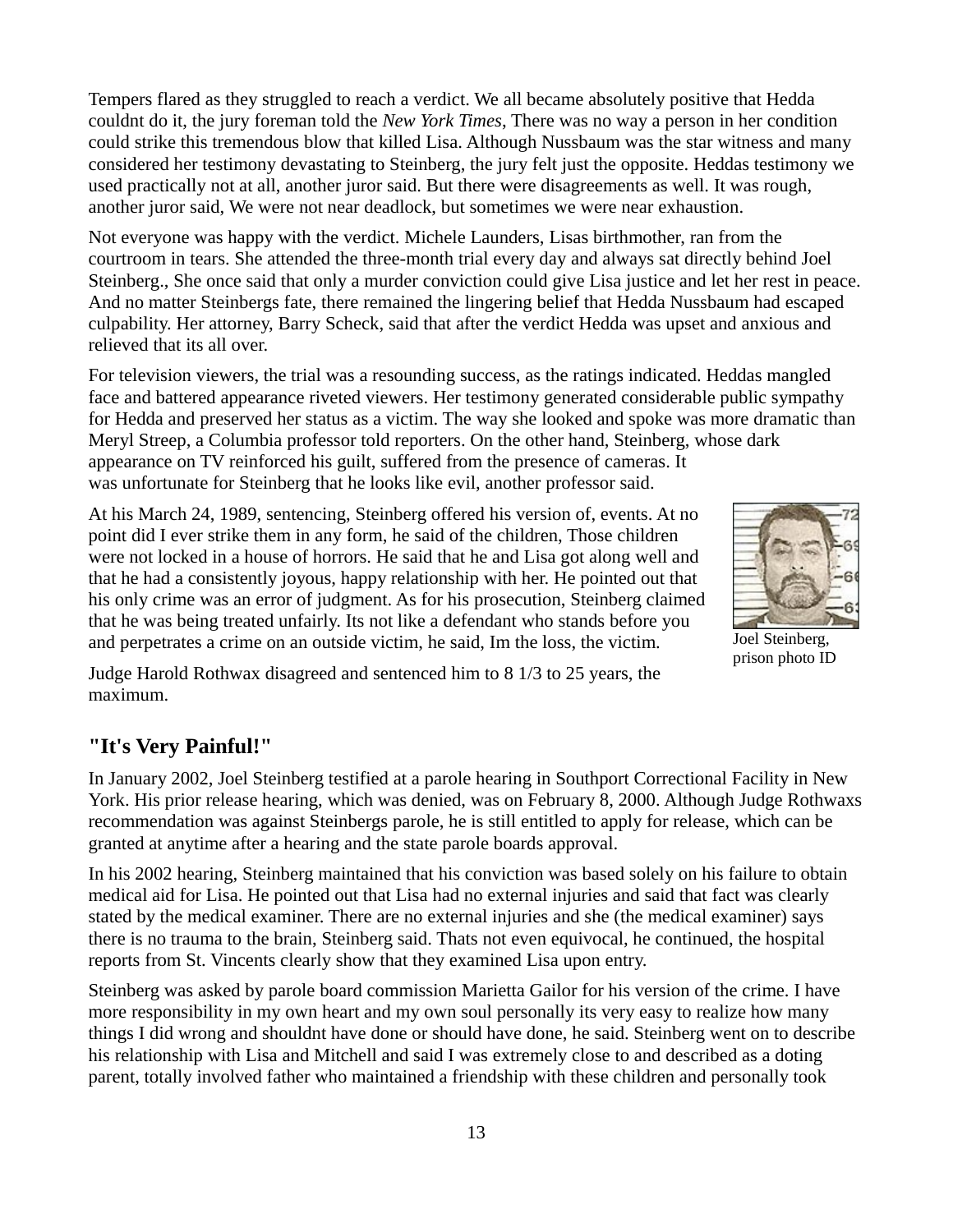them for continual medical care and educational care and spent all my time with them. This is a huge lossits very painful.

Despite his claims of dedication to Lisa and Mitchell, Steinbergs 2002 request for parole was denied. During the course of the instant offense, the parole commissioner stated, a vulnerable child who was in your custody lost her life due to your failure to get medical help for her in a timely manner.

Following Joel Steinberg's 2004 parole hearing, he was released from prison after serving 16 years of a maximum 25-year sentence. An uproar ensued.

Hedda Nussbaum remained under psychiatric treatment for years after the trial and slowly got her life back on track. Eventually, she joined a support group in Westchester County where today she is a counselor for battered women. She has also undergone several surgical procedures to fix broken bones in her nose and her cheeks and to repair damage to her eyes. She was interviewed in April 2002 for a newspaper article in which she said that although she remains traumatized by her experience, she feels she must move on. Theyre my children and theyll always be my children, she told reporter Corey Kilgannon, But I cant live in the past. I have to live my life now.

In October 1999, Michele Launders, Lisas birth mother, accepted a \$985,000 settlement in the litigation she brought against several New York city agencies that she said failed to protect her daughter. Her lawyer told reporters, that Michele was relieved it was over and it gives her closure. Although the {New York Times} once reported that Steinberg had \$3 million at the time of his arrest, Launders was unable to collect anything from him since he had no provable assets in later years.,

Lisa is buried in the scenic Gates of Heaven cemetery in Valhalla, New York, a suburb about forty miles north of Manhattan., Her grave rests near a commanding oak tree whose branches seem to hover over it like the protecting arms of a mother she never knew in her brief life. The flat, gray tombstone that marks her final resting place is a scant 18 by 24, dimensions that are somehow too small for the magnitude and manner of her death., She is remembered well in New York, the smiling face of a little girl who no one could save from inexplicable cruelty.

# **Bibliography**

Clifford, Timothy and Whitaker, Barbara. Hedda Weeps as She Recalls Lisas Death, December 2, 1988, *Newsday*.

Erlanger, Steven. Officials Said to Ignore Pleas for Abused Girl, November 4, 1987, A Widening Pattern of Abuse Exemplified in Steinberg Case, November 8, 1987, *The New York Times*

Goldman, John J. Maximum Sentence in Girls Death, *The Los Angeles Times*, March 25, 1989.

Johnson, Joyce (1990) *What Lisa Knew*. NYC, NY: G.P. Putnams Sons.

Johnson, Julie. Adoption of Slain Girl, 6, May Not Have Occurred, November 7, 1987, *The New York Times*

Kaye, Judge decision on The People & C., Respondent, V. Joel Steinberg, AKA Joel Barnet Steinberg, Appellant (79 NY 2d 673, 595 N.E. 2nd 845, 584 N.Y. S. 2d 770 (1992))

Kilgannon, Corey. Hedda Nussbaum, Starting Over. *Westchester Weekly Desk, The New York Times*}, April 7, 2002.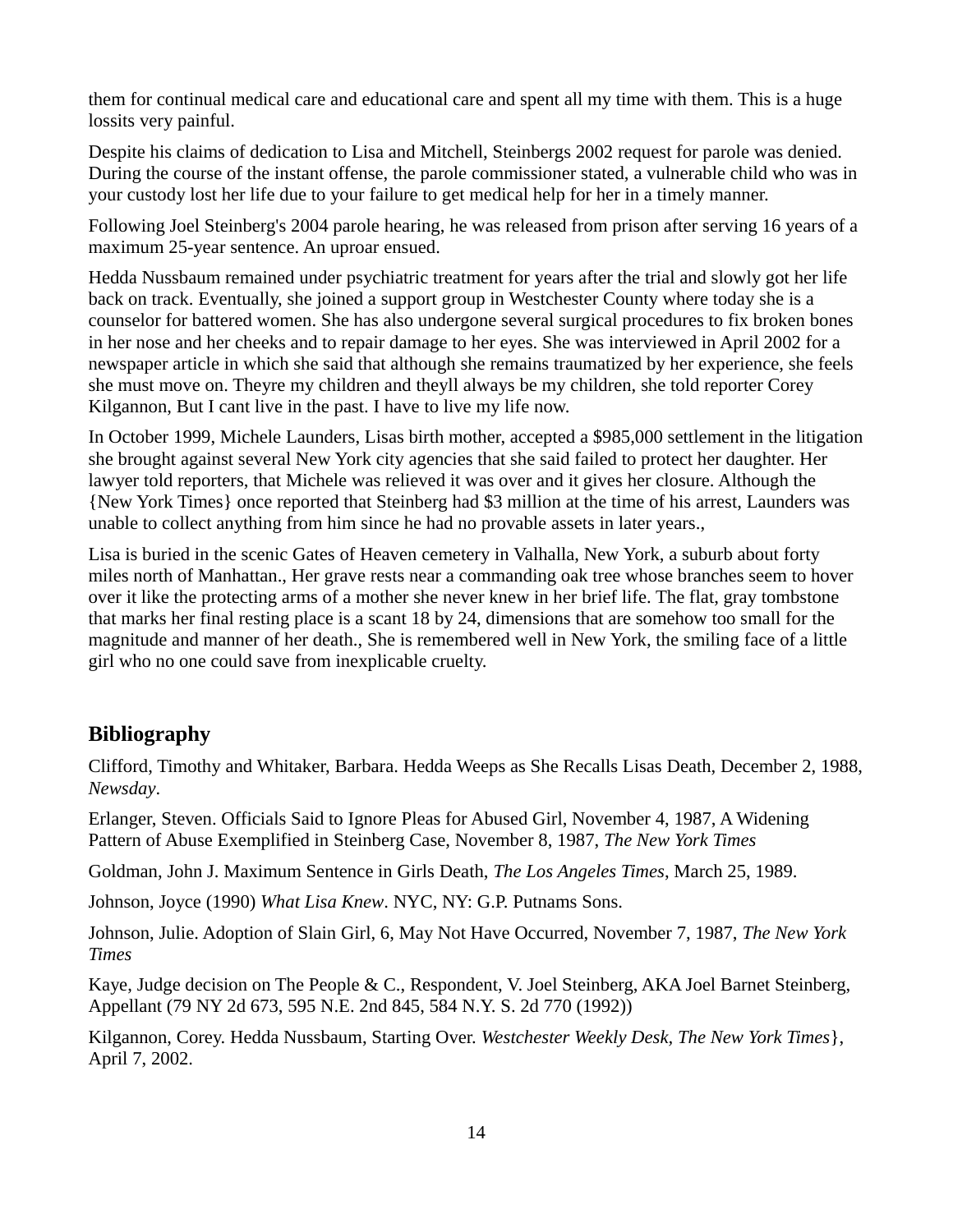Knappman, Edward W. (1994) *Great American Trials*. Detroit, MI: Visible Ink press.

McFadden, Robert D. Parents of Girl, 6, Charged With Murder After She Dies, November 6, 1987, Slain Girl Was Abused For Weeks, Evidence Shows, November 8, 1987, Troopers Took Photos of Girl In Abuse Case, November 10, 1987, Lawyer Indicted in the Slaying of His Daughter, November 12, 1987,*The New York Times*

Purdum, Todd S. Abused Girl is Declared Brain Dead, November 5, 1987, *The New York Times*

Parole Hearing January 15, 2002 Transcript furnished by the State of New York Division of Parole, 97 Central Avenue, Albany NY 12206.

Russo, Francine. The Faces of Hedda Nussbaum, *The New York Times*, March 30, 1997.

Sisk, Richard. Lawyer Was Coked Up Says Client. *The Daily News*, November 5, 1987.

Stephens, Mitchell. Its News, But Is Steinbergs Case Really Significant? *Newsday*, December 20,1988.

Sullivan, Ronald. Stifling Tears, Nussbaum Recounts Lisas Last Days, December 2, 1988, Nussbaum Testimony is Called a Risk, December 4, 1988, Steinbergs Lawyer Predicts Conviction, January 6, 1989, A Witness Says Nussbaum Hit and Flung Lisa, January 7, 1989, Steinberg Jury Asks Judge to Define Lesser Charge, January 29, 1989, Steinberg is Guilty of First Degree Manslaughter, January 31, 1989, *The New York Times*.

Uhlig, Mark A. A System that Couldnt Save A Child From Lethal Abuse, November 6, 1987, *The New York Times*.

Wise, Daniel. NYC Settles Lisa Child Abuse Suit, *New York Law Journal*, October 1, 1999.

## **COMMENTS**

[Add a comment](https://www.facebook.com/plugins/comments.php?api_key=183406261716842&channel_url=http%3A%2F%2Fstatic.ak.facebook.com%2Fconnect%2Fxd_arbiter.php%3Fversion%3D9%23cb%3Df341edfe7ea90fa%26origin%3Dhttp%253A%252F%252Fwww.trutv.com%252Ff279020a468b0bc%26domain%3Dwww.trutv.com%26relation%3Dparent.parent&href=http%3A%2F%2Fwww.trutv.com%2Flibrary%2Fcrime%2Fnotorious_murders%2Ffamily%2Flisa_steinberg%2F1.html&locale=en_US&numposts=10&sdk=joey&width=620#)

#### **[13 comments](https://www.facebook.com/plugins/comments.php?api_key=183406261716842&channel_url=http%3A%2F%2Fstatic.ak.facebook.com%2Fconnect%2Fxd_arbiter.php%3Fversion%3D9%23cb%3Df341edfe7ea90fa%26origin%3Dhttp%253A%252F%252Fwww.trutv.com%252Ff279020a468b0bc%26domain%3Dwww.trutv.com%26relation%3Dparent.parent&href=http%3A%2F%2Fwww.trutv.com%2Flibrary%2Fcrime%2Fnotorious_murders%2Ffamily%2Flisa_steinberg%2F1.html&locale=en_US&numposts=10&sdk=joey&width=620#)**



- • [Mark as Spam](https://www.facebook.com/plugins/comments.php?api_key=183406261716842&channel_url=http%3A%2F%2Fstatic.ak.facebook.com%2Fconnect%2Fxd_arbiter.php%3Fversion%3D9%23cb%3Df341edfe7ea90fa%26origin%3Dhttp%253A%252F%252Fwww.trutv.com%252Ff279020a468b0bc%26domain%3Dwww.trutv.com%26relation%3Dparent.parent&href=http%3A%2F%2Fwww.trutv.com%2Flibrary%2Fcrime%2Fnotorious_murders%2Ffamily%2Flisa_steinberg%2F1.html&locale=en_US&numposts=10&sdk=joey&width=620#)
- • [Report as Abuse](https://www.facebook.com/plugins/comments.php?api_key=183406261716842&channel_url=http%3A%2F%2Fstatic.ak.facebook.com%2Fconnect%2Fxd_arbiter.php%3Fversion%3D9%23cb%3Df341edfe7ea90fa%26origin%3Dhttp%253A%252F%252Fwww.trutv.com%252Ff279020a468b0bc%26domain%3Dwww.trutv.com%26relation%3Dparent.parent&href=http%3A%2F%2Fwww.trutv.com%2Flibrary%2Fcrime%2Fnotorious_murders%2Ffamily%2Flisa_steinberg%2F1.html&locale=en_US&numposts=10&sdk=joey&width=620#)

#### [Rebecca Wolfe](https://www.facebook.com/plugins/comments.php?api_key=183406261716842&channel_url=http%3A%2F%2Fstatic.ak.facebook.com%2Fconnect%2Fxd_arbiter.php%3Fversion%3D9%23cb%3Df341edfe7ea90fa%26origin%3Dhttp%253A%252F%252Fwww.trutv.com%252Ff279020a468b0bc%26domain%3Dwww.trutv.com%26relation%3Dparent.parent&href=http%3A%2F%2Fwww.trutv.com%2Flibrary%2Fcrime%2Fnotorious_murders%2Ffamily%2Flisa_steinberg%2F1.html&locale=en_US&numposts=10&sdk=joey&width=620#) · [ECPI](http://www.facebook.com/pages/ECPI/114848288532485)

• •

after reading this story after all these years again, , Makes me sick and hurt inside for all the little ones who are abused. I cry inside. I hope God's kingdom comes soon. [Reply](https://www.facebook.com/plugins/comments.php?api_key=183406261716842&channel_url=http%3A%2F%2Fstatic.ak.facebook.com%2Fconnect%2Fxd_arbiter.php%3Fversion%3D9%23cb%3Df341edfe7ea90fa%26origin%3Dhttp%253A%252F%252Fwww.trutv.com%252Ff279020a468b0bc%26domain%3Dwww.trutv.com%26relation%3Dparent.parent&href=http%3A%2F%2Fwww.trutv.com%2Flibrary%2Fcrime%2Fnotorious_murders%2Ffamily%2Flisa_steinberg%2F1.html&locale=en_US&numposts=10&sdk=joey&width=620#) · [12](https://www.facebook.com/plugins/comments.php?api_key=183406261716842&channel_url=http%3A%2F%2Fstatic.ak.facebook.com%2Fconnect%2Fxd_arbiter.php%3Fversion%3D9%23cb%3Df341edfe7ea90fa%26origin%3Dhttp%253A%252F%252Fwww.trutv.com%252Ff279020a468b0bc%26domain%3Dwww.trutv.com%26relation%3Dparent.parent&href=http%3A%2F%2Fwww.trutv.com%2Flibrary%2Fcrime%2Fnotorious_murders%2Ffamily%2Flisa_steinberg%2F1.html&locale=en_US&numposts=10&sdk=joey&width=620#) · [Like](https://www.facebook.com/plugins/comments.php?api_key=183406261716842&channel_url=http%3A%2F%2Fstatic.ak.facebook.com%2Fconnect%2Fxd_arbiter.php%3Fversion%3D9%23cb%3Df341edfe7ea90fa%26origin%3Dhttp%253A%252F%252Fwww.trutv.com%252Ff279020a468b0bc%26domain%3Dwww.trutv.com%26relation%3Dparent.parent&href=http%3A%2F%2Fwww.trutv.com%2Flibrary%2Fcrime%2Fnotorious_murders%2Ffamily%2Flisa_steinberg%2F1.html&locale=en_US&numposts=10&sdk=joey&width=620#) · [October 12, 2011 at 12:13pm](http://www.trutv.com/library/crime/notorious_murders/family/lisa_steinberg/1.html?fb_comment_id=fbc_417670969378_19339613_10150355760039379)





• [Mark as Spam](https://www.facebook.com/plugins/comments.php?api_key=183406261716842&channel_url=http%3A%2F%2Fstatic.ak.facebook.com%2Fconnect%2Fxd_arbiter.php%3Fversion%3D9%23cb%3Df341edfe7ea90fa%26origin%3Dhttp%253A%252F%252Fwww.trutv.com%252Ff279020a468b0bc%26domain%3Dwww.trutv.com%26relation%3Dparent.parent&href=http%3A%2F%2Fwww.trutv.com%2Flibrary%2Fcrime%2Fnotorious_murders%2Ffamily%2Flisa_steinberg%2F1.html&locale=en_US&numposts=10&sdk=joey&width=620#)

•

• [Report as Abuse](https://www.facebook.com/plugins/comments.php?api_key=183406261716842&channel_url=http%3A%2F%2Fstatic.ak.facebook.com%2Fconnect%2Fxd_arbiter.php%3Fversion%3D9%23cb%3Df341edfe7ea90fa%26origin%3Dhttp%253A%252F%252Fwww.trutv.com%252Ff279020a468b0bc%26domain%3Dwww.trutv.com%26relation%3Dparent.parent&href=http%3A%2F%2Fwww.trutv.com%2Flibrary%2Fcrime%2Fnotorious_murders%2Ffamily%2Flisa_steinberg%2F1.html&locale=en_US&numposts=10&sdk=joey&width=620#)

[Mary Pat](http://www.facebook.com/mary.pat.98) · Top Commenter

Yes, Rebecca, I remember the whole story, I also read Joyce Johnson's book. There is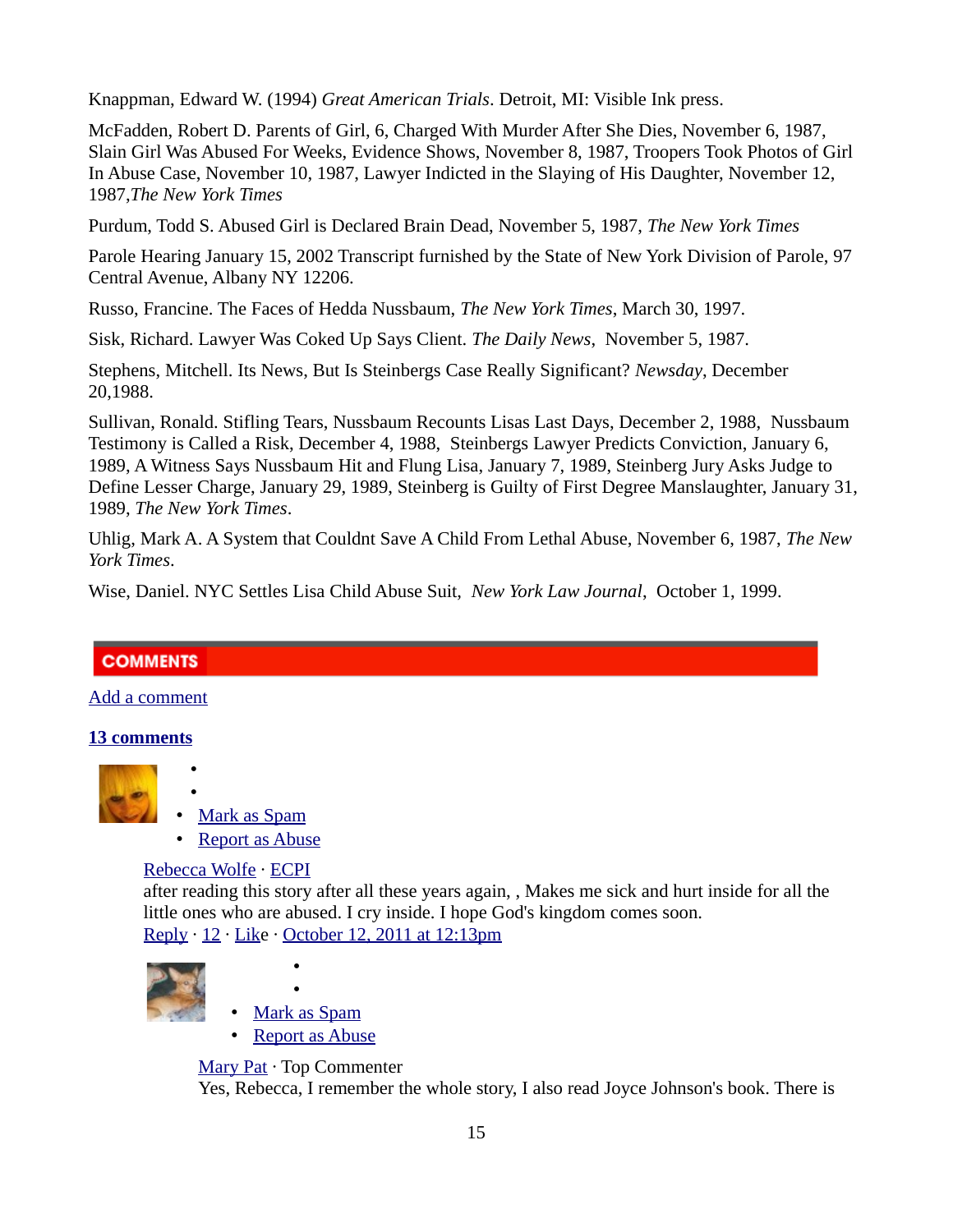something wrong with a society that allows people like Joel to be walking around among us. IMO, he should have been removed permanently from our midst. And I give NO measure to Hedda, she was in on it from the beginning. A sick, twisted woman with a sick twisted man. At least baby Travis got out of that mess alive, but what a shame that Lisa had to die.

[Reply](https://www.facebook.com/plugins/comments.php?api_key=183406261716842&channel_url=http%3A%2F%2Fstatic.ak.facebook.com%2Fconnect%2Fxd_arbiter.php%3Fversion%3D9%23cb%3Df341edfe7ea90fa%26origin%3Dhttp%253A%252F%252Fwww.trutv.com%252Ff279020a468b0bc%26domain%3Dwww.trutv.com%26relation%3Dparent.parent&href=http%3A%2F%2Fwww.trutv.com%2Flibrary%2Fcrime%2Fnotorious_murders%2Ffamily%2Flisa_steinberg%2F1.html&locale=en_US&numposts=10&sdk=joey&width=620#) · [5](https://www.facebook.com/plugins/comments.php?api_key=183406261716842&channel_url=http%3A%2F%2Fstatic.ak.facebook.com%2Fconnect%2Fxd_arbiter.php%3Fversion%3D9%23cb%3Df341edfe7ea90fa%26origin%3Dhttp%253A%252F%252Fwww.trutv.com%252Ff279020a468b0bc%26domain%3Dwww.trutv.com%26relation%3Dparent.parent&href=http%3A%2F%2Fwww.trutv.com%2Flibrary%2Fcrime%2Fnotorious_murders%2Ffamily%2Flisa_steinberg%2F1.html&locale=en_US&numposts=10&sdk=joey&width=620#) · [Like·](https://www.facebook.com/plugins/comments.php?api_key=183406261716842&channel_url=http%3A%2F%2Fstatic.ak.facebook.com%2Fconnect%2Fxd_arbiter.php%3Fversion%3D9%23cb%3Df341edfe7ea90fa%26origin%3Dhttp%253A%252F%252Fwww.trutv.com%252Ff279020a468b0bc%26domain%3Dwww.trutv.com%26relation%3Dparent.parent&href=http%3A%2F%2Fwww.trutv.com%2Flibrary%2Fcrime%2Fnotorious_murders%2Ffamily%2Flisa_steinberg%2F1.html&locale=en_US&numposts=10&sdk=joey&width=620#) November 4, 2011 at 6:55am



- •
- • [Mark as Spam](https://www.facebook.com/plugins/comments.php?api_key=183406261716842&channel_url=http%3A%2F%2Fstatic.ak.facebook.com%2Fconnect%2Fxd_arbiter.php%3Fversion%3D9%23cb%3Df341edfe7ea90fa%26origin%3Dhttp%253A%252F%252Fwww.trutv.com%252Ff279020a468b0bc%26domain%3Dwww.trutv.com%26relation%3Dparent.parent&href=http%3A%2F%2Fwww.trutv.com%2Flibrary%2Fcrime%2Fnotorious_murders%2Ffamily%2Flisa_steinberg%2F1.html&locale=en_US&numposts=10&sdk=joey&width=620#)

•

• [Report as Abuse](https://www.facebook.com/plugins/comments.php?api_key=183406261716842&channel_url=http%3A%2F%2Fstatic.ak.facebook.com%2Fconnect%2Fxd_arbiter.php%3Fversion%3D9%23cb%3Df341edfe7ea90fa%26origin%3Dhttp%253A%252F%252Fwww.trutv.com%252Ff279020a468b0bc%26domain%3Dwww.trutv.com%26relation%3Dparent.parent&href=http%3A%2F%2Fwww.trutv.com%2Flibrary%2Fcrime%2Fnotorious_murders%2Ffamily%2Flisa_steinberg%2F1.html&locale=en_US&numposts=10&sdk=joey&width=620#)

#### [Tee Elle](https://www.facebook.com/plugins/comments.php?api_key=183406261716842&channel_url=http%3A%2F%2Fstatic.ak.facebook.com%2Fconnect%2Fxd_arbiter.php%3Fversion%3D9%23cb%3Df341edfe7ea90fa%26origin%3Dhttp%253A%252F%252Fwww.trutv.com%252Ff279020a468b0bc%26domain%3Dwww.trutv.com%26relation%3Dparent.parent&href=http%3A%2F%2Fwww.trutv.com%2Flibrary%2Fcrime%2Fnotorious_murders%2Ffamily%2Flisa_steinberg%2F1.html&locale=en_US&numposts=10&sdk=joey&width=620#)

Society as a whole has obvious problems, but according to this article, concerned citizens/neighbours contacted the proper authorities. The authorities however failed to respond appropriately, for whatever reason. In case you did not open your mind to this possibility; Hedda was severely abused with equally severe mental health issues. I'm so relieved to know that certain segments of "society" are without fault and fit into the media's portrayal of "norm". Whew, where would we be without the above-reproach population. Sarcasm.

[Reply](https://www.facebook.com/plugins/comments.php?api_key=183406261716842&channel_url=http%3A%2F%2Fstatic.ak.facebook.com%2Fconnect%2Fxd_arbiter.php%3Fversion%3D9%23cb%3Df341edfe7ea90fa%26origin%3Dhttp%253A%252F%252Fwww.trutv.com%252Ff279020a468b0bc%26domain%3Dwww.trutv.com%26relation%3Dparent.parent&href=http%3A%2F%2Fwww.trutv.com%2Flibrary%2Fcrime%2Fnotorious_murders%2Ffamily%2Flisa_steinberg%2F1.html&locale=en_US&numposts=10&sdk=joey&width=620#) · [Like](https://www.facebook.com/plugins/comments.php?api_key=183406261716842&channel_url=http%3A%2F%2Fstatic.ak.facebook.com%2Fconnect%2Fxd_arbiter.php%3Fversion%3D9%23cb%3Df341edfe7ea90fa%26origin%3Dhttp%253A%252F%252Fwww.trutv.com%252Ff279020a468b0bc%26domain%3Dwww.trutv.com%26relation%3Dparent.parent&href=http%3A%2F%2Fwww.trutv.com%2Flibrary%2Fcrime%2Fnotorious_murders%2Ffamily%2Flisa_steinberg%2F1.html&locale=en_US&numposts=10&sdk=joey&width=620#) · June 9 at 7:26pm



- • [Mark as Spam](https://www.facebook.com/plugins/comments.php?api_key=183406261716842&channel_url=http%3A%2F%2Fstatic.ak.facebook.com%2Fconnect%2Fxd_arbiter.php%3Fversion%3D9%23cb%3Df341edfe7ea90fa%26origin%3Dhttp%253A%252F%252Fwww.trutv.com%252Ff279020a468b0bc%26domain%3Dwww.trutv.com%26relation%3Dparent.parent&href=http%3A%2F%2Fwww.trutv.com%2Flibrary%2Fcrime%2Fnotorious_murders%2Ffamily%2Flisa_steinberg%2F1.html&locale=en_US&numposts=10&sdk=joey&width=620#)
- • [Report as Abuse](https://www.facebook.com/plugins/comments.php?api_key=183406261716842&channel_url=http%3A%2F%2Fstatic.ak.facebook.com%2Fconnect%2Fxd_arbiter.php%3Fversion%3D9%23cb%3Df341edfe7ea90fa%26origin%3Dhttp%253A%252F%252Fwww.trutv.com%252Ff279020a468b0bc%26domain%3Dwww.trutv.com%26relation%3Dparent.parent&href=http%3A%2F%2Fwww.trutv.com%2Flibrary%2Fcrime%2Fnotorious_murders%2Ffamily%2Flisa_steinberg%2F1.html&locale=en_US&numposts=10&sdk=joey&width=620#)

#### [Mary Pat](http://www.facebook.com/mary.pat.98) · Top Commenter

Normal people find the steinbergs disgusting people as sick as they are defend them failure to protect the children is worse than executing those who abuse and. Kill the children jmo

[Reply](https://www.facebook.com/plugins/comments.php?api_key=183406261716842&channel_url=http%3A%2F%2Fstatic.ak.facebook.com%2Fconnect%2Fxd_arbiter.php%3Fversion%3D9%23cb%3Df341edfe7ea90fa%26origin%3Dhttp%253A%252F%252Fwww.trutv.com%252Ff279020a468b0bc%26domain%3Dwww.trutv.com%26relation%3Dparent.parent&href=http%3A%2F%2Fwww.trutv.com%2Flibrary%2Fcrime%2Fnotorious_murders%2Ffamily%2Flisa_steinberg%2F1.html&locale=en_US&numposts=10&sdk=joey&width=620#)  $\cdot$  [1](https://www.facebook.com/plugins/comments.php?api_key=183406261716842&channel_url=http%3A%2F%2Fstatic.ak.facebook.com%2Fconnect%2Fxd_arbiter.php%3Fversion%3D9%23cb%3Df341edfe7ea90fa%26origin%3Dhttp%253A%252F%252Fwww.trutv.com%252Ff279020a468b0bc%26domain%3Dwww.trutv.com%26relation%3Dparent.parent&href=http%3A%2F%2Fwww.trutv.com%2Flibrary%2Fcrime%2Fnotorious_murders%2Ffamily%2Flisa_steinberg%2F1.html&locale=en_US&numposts=10&sdk=joey&width=620#)  $\cdot$  Like $\cdot$  June 9 at 7:52pm



- • [Mark as Spam](https://www.facebook.com/plugins/comments.php?api_key=183406261716842&channel_url=http%3A%2F%2Fstatic.ak.facebook.com%2Fconnect%2Fxd_arbiter.php%3Fversion%3D9%23cb%3Df341edfe7ea90fa%26origin%3Dhttp%253A%252F%252Fwww.trutv.com%252Ff279020a468b0bc%26domain%3Dwww.trutv.com%26relation%3Dparent.parent&href=http%3A%2F%2Fwww.trutv.com%2Flibrary%2Fcrime%2Fnotorious_murders%2Ffamily%2Flisa_steinberg%2F1.html&locale=en_US&numposts=10&sdk=joey&width=620#)
- • [Report as Abuse](https://www.facebook.com/plugins/comments.php?api_key=183406261716842&channel_url=http%3A%2F%2Fstatic.ak.facebook.com%2Fconnect%2Fxd_arbiter.php%3Fversion%3D9%23cb%3Df341edfe7ea90fa%26origin%3Dhttp%253A%252F%252Fwww.trutv.com%252Ff279020a468b0bc%26domain%3Dwww.trutv.com%26relation%3Dparent.parent&href=http%3A%2F%2Fwww.trutv.com%2Flibrary%2Fcrime%2Fnotorious_murders%2Ffamily%2Flisa_steinberg%2F1.html&locale=en_US&numposts=10&sdk=joey&width=620#)

## [Mary Pat](http://www.facebook.com/mary.pat.98) · Top Commenter

Joel Steinberg served his time and is now out of jail, in my mind his actions AND the actions of Hedda were execution worthy. I'd like to track down....oh never mind. [Reply](https://www.facebook.com/plugins/comments.php?api_key=183406261716842&channel_url=http%3A%2F%2Fstatic.ak.facebook.com%2Fconnect%2Fxd_arbiter.php%3Fversion%3D9%23cb%3Df341edfe7ea90fa%26origin%3Dhttp%253A%252F%252Fwww.trutv.com%252Ff279020a468b0bc%26domain%3Dwww.trutv.com%26relation%3Dparent.parent&href=http%3A%2F%2Fwww.trutv.com%2Flibrary%2Fcrime%2Fnotorious_murders%2Ffamily%2Flisa_steinberg%2F1.html&locale=en_US&numposts=10&sdk=joey&width=620#) · [8](https://www.facebook.com/plugins/comments.php?api_key=183406261716842&channel_url=http%3A%2F%2Fstatic.ak.facebook.com%2Fconnect%2Fxd_arbiter.php%3Fversion%3D9%23cb%3Df341edfe7ea90fa%26origin%3Dhttp%253A%252F%252Fwww.trutv.com%252Ff279020a468b0bc%26domain%3Dwww.trutv.com%26relation%3Dparent.parent&href=http%3A%2F%2Fwww.trutv.com%2Flibrary%2Fcrime%2Fnotorious_murders%2Ffamily%2Flisa_steinberg%2F1.html&locale=en_US&numposts=10&sdk=joey&width=620#) · [Like·](https://www.facebook.com/plugins/comments.php?api_key=183406261716842&channel_url=http%3A%2F%2Fstatic.ak.facebook.com%2Fconnect%2Fxd_arbiter.php%3Fversion%3D9%23cb%3Df341edfe7ea90fa%26origin%3Dhttp%253A%252F%252Fwww.trutv.com%252Ff279020a468b0bc%26domain%3Dwww.trutv.com%26relation%3Dparent.parent&href=http%3A%2F%2Fwww.trutv.com%2Flibrary%2Fcrime%2Fnotorious_murders%2Ffamily%2Flisa_steinberg%2F1.html&locale=en_US&numposts=10&sdk=joey&width=620#) [November 4, 2011 at 6:52am](http://www.trutv.com/library/crime/notorious_murders/family/lisa_steinberg/1.html?fb_comment_id=fbc_417670969378_19715700_10150385147024379)



•

- 
- • [Mark as Spam](https://www.facebook.com/plugins/comments.php?api_key=183406261716842&channel_url=http%3A%2F%2Fstatic.ak.facebook.com%2Fconnect%2Fxd_arbiter.php%3Fversion%3D9%23cb%3Df341edfe7ea90fa%26origin%3Dhttp%253A%252F%252Fwww.trutv.com%252Ff279020a468b0bc%26domain%3Dwww.trutv.com%26relation%3Dparent.parent&href=http%3A%2F%2Fwww.trutv.com%2Flibrary%2Fcrime%2Fnotorious_murders%2Ffamily%2Flisa_steinberg%2F1.html&locale=en_US&numposts=10&sdk=joey&width=620#)

•

• [Report as Abuse](https://www.facebook.com/plugins/comments.php?api_key=183406261716842&channel_url=http%3A%2F%2Fstatic.ak.facebook.com%2Fconnect%2Fxd_arbiter.php%3Fversion%3D9%23cb%3Df341edfe7ea90fa%26origin%3Dhttp%253A%252F%252Fwww.trutv.com%252Ff279020a468b0bc%26domain%3Dwww.trutv.com%26relation%3Dparent.parent&href=http%3A%2F%2Fwww.trutv.com%2Flibrary%2Fcrime%2Fnotorious_murders%2Ffamily%2Flisa_steinberg%2F1.html&locale=en_US&numposts=10&sdk=joey&width=620#)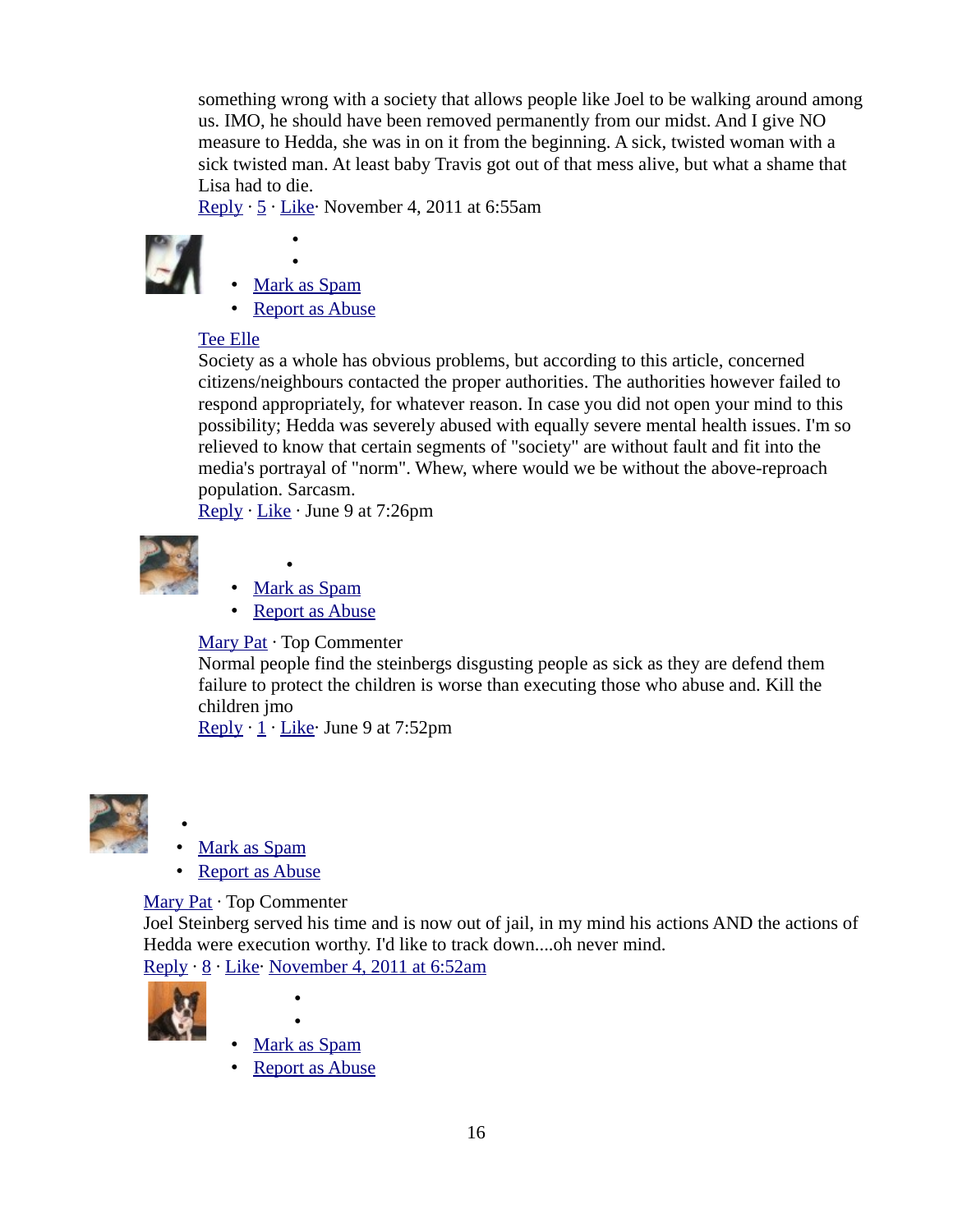#### [Denise D'Andria](https://www.facebook.com/plugins/comments.php?api_key=183406261716842&channel_url=http%3A%2F%2Fstatic.ak.facebook.com%2Fconnect%2Fxd_arbiter.php%3Fversion%3D9%23cb%3Df341edfe7ea90fa%26origin%3Dhttp%253A%252F%252Fwww.trutv.com%252Ff279020a468b0bc%26domain%3Dwww.trutv.com%26relation%3Dparent.parent&href=http%3A%2F%2Fwww.trutv.com%2Flibrary%2Fcrime%2Fnotorious_murders%2Ffamily%2Flisa_steinberg%2F1.html&locale=en_US&numposts=10&sdk=joey&width=620#) · Top Commenter

He should of never been let out of prision. Even though Hedda was a battered woman, she should of been held accountable for Lisa's death as well.

[Reply](https://www.facebook.com/plugins/comments.php?api_key=183406261716842&channel_url=http%3A%2F%2Fstatic.ak.facebook.com%2Fconnect%2Fxd_arbiter.php%3Fversion%3D9%23cb%3Df341edfe7ea90fa%26origin%3Dhttp%253A%252F%252Fwww.trutv.com%252Ff279020a468b0bc%26domain%3Dwww.trutv.com%26relation%3Dparent.parent&href=http%3A%2F%2Fwww.trutv.com%2Flibrary%2Fcrime%2Fnotorious_murders%2Ffamily%2Flisa_steinberg%2F1.html&locale=en_US&numposts=10&sdk=joey&width=620#)  $\cdot$  [4](https://www.facebook.com/plugins/comments.php?api_key=183406261716842&channel_url=http%3A%2F%2Fstatic.ak.facebook.com%2Fconnect%2Fxd_arbiter.php%3Fversion%3D9%23cb%3Df341edfe7ea90fa%26origin%3Dhttp%253A%252F%252Fwww.trutv.com%252Ff279020a468b0bc%26domain%3Dwww.trutv.com%26relation%3Dparent.parent&href=http%3A%2F%2Fwww.trutv.com%2Flibrary%2Fcrime%2Fnotorious_murders%2Ffamily%2Flisa_steinberg%2F1.html&locale=en_US&numposts=10&sdk=joey&width=620#)  $\cdot$  Like $\cdot$  April 6 at 7:21am



- •
- • [Mark as Spam](https://www.facebook.com/plugins/comments.php?api_key=183406261716842&channel_url=http%3A%2F%2Fstatic.ak.facebook.com%2Fconnect%2Fxd_arbiter.php%3Fversion%3D9%23cb%3Df341edfe7ea90fa%26origin%3Dhttp%253A%252F%252Fwww.trutv.com%252Ff279020a468b0bc%26domain%3Dwww.trutv.com%26relation%3Dparent.parent&href=http%3A%2F%2Fwww.trutv.com%2Flibrary%2Fcrime%2Fnotorious_murders%2Ffamily%2Flisa_steinberg%2F1.html&locale=en_US&numposts=10&sdk=joey&width=620#)

•

• [Report as Abuse](https://www.facebook.com/plugins/comments.php?api_key=183406261716842&channel_url=http%3A%2F%2Fstatic.ak.facebook.com%2Fconnect%2Fxd_arbiter.php%3Fversion%3D9%23cb%3Df341edfe7ea90fa%26origin%3Dhttp%253A%252F%252Fwww.trutv.com%252Ff279020a468b0bc%26domain%3Dwww.trutv.com%26relation%3Dparent.parent&href=http%3A%2F%2Fwww.trutv.com%2Flibrary%2Fcrime%2Fnotorious_murders%2Ffamily%2Flisa_steinberg%2F1.html&locale=en_US&numposts=10&sdk=joey&width=620#)

## [Penny Miller](http://www.facebook.com/penny.miller.5876) · [Bristol Community College](http://www.facebook.com/pages/Bristol-Community-College/116765951667156)

Denise D'Andria I agree with you completely I along with the rest of the country watched the first ever televised trial of this monster, and were just outraged at the things we heard, at his not guilty murder verdict, and wept for Lisa......I later bought the book titled "The killing of Lisa Steinberg" and cried as I read and when I finished I had to throw it out......When I found out he was released after serving 9 of a possible 25 years....I just wanted to scream at a system that could allow this monster not pay [Reply](https://www.facebook.com/plugins/comments.php?api_key=183406261716842&channel_url=http%3A%2F%2Fstatic.ak.facebook.com%2Fconnect%2Fxd_arbiter.php%3Fversion%3D9%23cb%3Df341edfe7ea90fa%26origin%3Dhttp%253A%252F%252Fwww.trutv.com%252Ff279020a468b0bc%26domain%3Dwww.trutv.com%26relation%3Dparent.parent&href=http%3A%2F%2Fwww.trutv.com%2Flibrary%2Fcrime%2Fnotorious_murders%2Ffamily%2Flisa_steinberg%2F1.html&locale=en_US&numposts=10&sdk=joey&width=620#)  $\cdot$  [2](https://www.facebook.com/plugins/comments.php?api_key=183406261716842&channel_url=http%3A%2F%2Fstatic.ak.facebook.com%2Fconnect%2Fxd_arbiter.php%3Fversion%3D9%23cb%3Df341edfe7ea90fa%26origin%3Dhttp%253A%252F%252Fwww.trutv.com%252Ff279020a468b0bc%26domain%3Dwww.trutv.com%26relation%3Dparent.parent&href=http%3A%2F%2Fwww.trutv.com%2Flibrary%2Fcrime%2Fnotorious_murders%2Ffamily%2Flisa_steinberg%2F1.html&locale=en_US&numposts=10&sdk=joey&width=620#)  $\cdot$  Like $\cdot$  June 15 at 10:46am



• • [Mark as Spam](https://www.facebook.com/plugins/comments.php?api_key=183406261716842&channel_url=http%3A%2F%2Fstatic.ak.facebook.com%2Fconnect%2Fxd_arbiter.php%3Fversion%3D9%23cb%3Df341edfe7ea90fa%26origin%3Dhttp%253A%252F%252Fwww.trutv.com%252Ff279020a468b0bc%26domain%3Dwww.trutv.com%26relation%3Dparent.parent&href=http%3A%2F%2Fwww.trutv.com%2Flibrary%2Fcrime%2Fnotorious_murders%2Ffamily%2Flisa_steinberg%2F1.html&locale=en_US&numposts=10&sdk=joey&width=620#)

•

• [Report as Abuse](https://www.facebook.com/plugins/comments.php?api_key=183406261716842&channel_url=http%3A%2F%2Fstatic.ak.facebook.com%2Fconnect%2Fxd_arbiter.php%3Fversion%3D9%23cb%3Df341edfe7ea90fa%26origin%3Dhttp%253A%252F%252Fwww.trutv.com%252Ff279020a468b0bc%26domain%3Dwww.trutv.com%26relation%3Dparent.parent&href=http%3A%2F%2Fwww.trutv.com%2Flibrary%2Fcrime%2Fnotorious_murders%2Ffamily%2Flisa_steinberg%2F1.html&locale=en_US&numposts=10&sdk=joey&width=620#)

[Patty Miller Masters](http://www.facebook.com/patty.millermasters) He served 16 years... [Reply](https://www.facebook.com/plugins/comments.php?api_key=183406261716842&channel_url=http%3A%2F%2Fstatic.ak.facebook.com%2Fconnect%2Fxd_arbiter.php%3Fversion%3D9%23cb%3Df341edfe7ea90fa%26origin%3Dhttp%253A%252F%252Fwww.trutv.com%252Ff279020a468b0bc%26domain%3Dwww.trutv.com%26relation%3Dparent.parent&href=http%3A%2F%2Fwww.trutv.com%2Flibrary%2Fcrime%2Fnotorious_murders%2Ffamily%2Flisa_steinberg%2F1.html&locale=en_US&numposts=10&sdk=joey&width=620#) · [Like·](https://www.facebook.com/plugins/comments.php?api_key=183406261716842&channel_url=http%3A%2F%2Fstatic.ak.facebook.com%2Fconnect%2Fxd_arbiter.php%3Fversion%3D9%23cb%3Df341edfe7ea90fa%26origin%3Dhttp%253A%252F%252Fwww.trutv.com%252Ff279020a468b0bc%26domain%3Dwww.trutv.com%26relation%3Dparent.parent&href=http%3A%2F%2Fwww.trutv.com%2Flibrary%2Fcrime%2Fnotorious_murders%2Ffamily%2Flisa_steinberg%2F1.html&locale=en_US&numposts=10&sdk=joey&width=620#) July 24 at 12:57am

[View 1 more](https://www.facebook.com/plugins/comments.php?api_key=183406261716842&channel_url=http%3A%2F%2Fstatic.ak.facebook.com%2Fconnect%2Fxd_arbiter.php%3Fversion%3D9%23cb%3Df341edfe7ea90fa%26origin%3Dhttp%253A%252F%252Fwww.trutv.com%252Ff279020a468b0bc%26domain%3Dwww.trutv.com%26relation%3Dparent.parent&href=http%3A%2F%2Fwww.trutv.com%2Flibrary%2Fcrime%2Fnotorious_murders%2Ffamily%2Flisa_steinberg%2F1.html&locale=en_US&numposts=10&sdk=joey&width=620#)

• •



- Mark as Spam
- **Report as Abuse**

#### [Adeela Leghari](https://www.facebook.com/plugins/comments.php?api_key=183406261716842&channel_url=http%3A%2F%2Fstatic.ak.facebook.com%2Fconnect%2Fxd_arbiter.php%3Fversion%3D9%23cb%3Df341edfe7ea90fa%26origin%3Dhttp%253A%252F%252Fwww.trutv.com%252Ff279020a468b0bc%26domain%3Dwww.trutv.com%26relation%3Dparent.parent&href=http%3A%2F%2Fwww.trutv.com%2Flibrary%2Fcrime%2Fnotorious_murders%2Ffamily%2Flisa_steinberg%2F1.html&locale=en_US&numposts=10&sdk=joey&width=620#)

the woman was a nutso and the guy was a masochist cannibal.......both deserve to die. [Reply](https://www.facebook.com/plugins/comments.php?api_key=183406261716842&channel_url=http%3A%2F%2Fstatic.ak.facebook.com%2Fconnect%2Fxd_arbiter.php%3Fversion%3D9%23cb%3Df341edfe7ea90fa%26origin%3Dhttp%253A%252F%252Fwww.trutv.com%252Ff279020a468b0bc%26domain%3Dwww.trutv.com%26relation%3Dparent.parent&href=http%3A%2F%2Fwww.trutv.com%2Flibrary%2Fcrime%2Fnotorious_murders%2Ffamily%2Flisa_steinberg%2F1.html&locale=en_US&numposts=10&sdk=joey&width=620#)  $\cdot$  [8](https://www.facebook.com/plugins/comments.php?api_key=183406261716842&channel_url=http%3A%2F%2Fstatic.ak.facebook.com%2Fconnect%2Fxd_arbiter.php%3Fversion%3D9%23cb%3Df341edfe7ea90fa%26origin%3Dhttp%253A%252F%252Fwww.trutv.com%252Ff279020a468b0bc%26domain%3Dwww.trutv.com%26relation%3Dparent.parent&href=http%3A%2F%2Fwww.trutv.com%2Flibrary%2Fcrime%2Fnotorious_murders%2Ffamily%2Flisa_steinberg%2F1.html&locale=en_US&numposts=10&sdk=joey&width=620#)  $\cdot$  Like $\cdot$  [November 4, 2011 at 9:48am](http://www.trutv.com/library/crime/notorious_murders/family/lisa_steinberg/1.html?fb_comment_id=fbc_417670969378_19718161_10150385339889379)



- •
- • [Mark as Spam](https://www.facebook.com/plugins/comments.php?api_key=183406261716842&channel_url=http%3A%2F%2Fstatic.ak.facebook.com%2Fconnect%2Fxd_arbiter.php%3Fversion%3D9%23cb%3Df341edfe7ea90fa%26origin%3Dhttp%253A%252F%252Fwww.trutv.com%252Ff279020a468b0bc%26domain%3Dwww.trutv.com%26relation%3Dparent.parent&href=http%3A%2F%2Fwww.trutv.com%2Flibrary%2Fcrime%2Fnotorious_murders%2Ffamily%2Flisa_steinberg%2F1.html&locale=en_US&numposts=10&sdk=joey&width=620#)

•

• [Report as Abuse](https://www.facebook.com/plugins/comments.php?api_key=183406261716842&channel_url=http%3A%2F%2Fstatic.ak.facebook.com%2Fconnect%2Fxd_arbiter.php%3Fversion%3D9%23cb%3Df341edfe7ea90fa%26origin%3Dhttp%253A%252F%252Fwww.trutv.com%252Ff279020a468b0bc%26domain%3Dwww.trutv.com%26relation%3Dparent.parent&href=http%3A%2F%2Fwww.trutv.com%2Flibrary%2Fcrime%2Fnotorious_murders%2Ffamily%2Flisa_steinberg%2F1.html&locale=en_US&numposts=10&sdk=joey&width=620#)

#### [Adeela Leghari](https://www.facebook.com/plugins/comments.php?api_key=183406261716842&channel_url=http%3A%2F%2Fstatic.ak.facebook.com%2Fconnect%2Fxd_arbiter.php%3Fversion%3D9%23cb%3Df341edfe7ea90fa%26origin%3Dhttp%253A%252F%252Fwww.trutv.com%252Ff279020a468b0bc%26domain%3Dwww.trutv.com%26relation%3Dparent.parent&href=http%3A%2F%2Fwww.trutv.com%2Flibrary%2Fcrime%2Fnotorious_murders%2Ffamily%2Flisa_steinberg%2F1.html&locale=en_US&numposts=10&sdk=joey&width=620#)

there need to be strict laws whereby sadists, masochists, cannibals, rapists and murderers need to be executed

[Reply](https://www.facebook.com/plugins/comments.php?api_key=183406261716842&channel_url=http%3A%2F%2Fstatic.ak.facebook.com%2Fconnect%2Fxd_arbiter.php%3Fversion%3D9%23cb%3Df341edfe7ea90fa%26origin%3Dhttp%253A%252F%252Fwww.trutv.com%252Ff279020a468b0bc%26domain%3Dwww.trutv.com%26relation%3Dparent.parent&href=http%3A%2F%2Fwww.trutv.com%2Flibrary%2Fcrime%2Fnotorious_murders%2Ffamily%2Flisa_steinberg%2F1.html&locale=en_US&numposts=10&sdk=joey&width=620#)  $\cdot$  [5](https://www.facebook.com/plugins/comments.php?api_key=183406261716842&channel_url=http%3A%2F%2Fstatic.ak.facebook.com%2Fconnect%2Fxd_arbiter.php%3Fversion%3D9%23cb%3Df341edfe7ea90fa%26origin%3Dhttp%253A%252F%252Fwww.trutv.com%252Ff279020a468b0bc%26domain%3Dwww.trutv.com%26relation%3Dparent.parent&href=http%3A%2F%2Fwww.trutv.com%2Flibrary%2Fcrime%2Fnotorious_murders%2Ffamily%2Flisa_steinberg%2F1.html&locale=en_US&numposts=10&sdk=joey&width=620#)  $\cdot$  Like $\cdot$  November 5, 2011 at 1:07am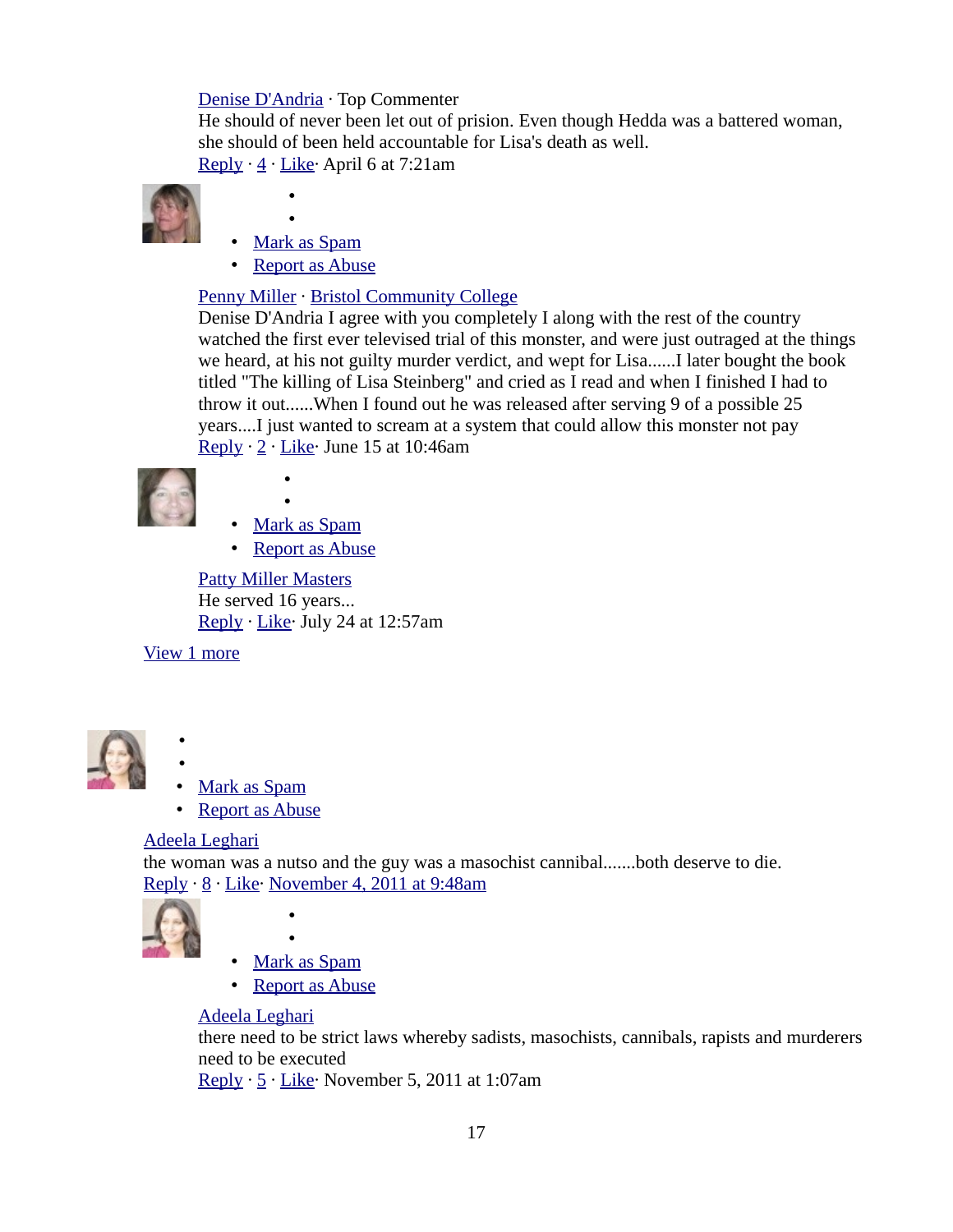

•

•

- Mark as Spam
- **Report as Abuse**

#### [Denniene Wakeman Townsend](http://www.facebook.com/denniene.wakemantownsend) · Works at [Essendon Keilor College](http://www.facebook.com/pages/Essendon-Keilor-College/108161329206119)

Why on earth do people like these two have/adopt children only to do this to them? Goes beyond the pale of any reasonable logic!

[Reply](https://www.facebook.com/plugins/comments.php?api_key=183406261716842&channel_url=http%3A%2F%2Fstatic.ak.facebook.com%2Fconnect%2Fxd_arbiter.php%3Fversion%3D9%23cb%3Df341edfe7ea90fa%26origin%3Dhttp%253A%252F%252Fwww.trutv.com%252Ff279020a468b0bc%26domain%3Dwww.trutv.com%26relation%3Dparent.parent&href=http%3A%2F%2Fwww.trutv.com%2Flibrary%2Fcrime%2Fnotorious_murders%2Ffamily%2Flisa_steinberg%2F1.html&locale=en_US&numposts=10&sdk=joey&width=620#) · [6](https://www.facebook.com/plugins/comments.php?api_key=183406261716842&channel_url=http%3A%2F%2Fstatic.ak.facebook.com%2Fconnect%2Fxd_arbiter.php%3Fversion%3D9%23cb%3Df341edfe7ea90fa%26origin%3Dhttp%253A%252F%252Fwww.trutv.com%252Ff279020a468b0bc%26domain%3Dwww.trutv.com%26relation%3Dparent.parent&href=http%3A%2F%2Fwww.trutv.com%2Flibrary%2Fcrime%2Fnotorious_murders%2Ffamily%2Flisa_steinberg%2F1.html&locale=en_US&numposts=10&sdk=joey&width=620#) · Like · [October 30, 2011 at 10:16pm](http://www.trutv.com/library/crime/notorious_murders/family/lisa_steinberg/1.html?fb_comment_id=fbc_417670969378_19643017_10150379384039379)



- Mark as Spam
- Report as Abuse

#### [Rochelle Castillo](https://www.facebook.com/plugins/comments.php?api_key=183406261716842&channel_url=http%3A%2F%2Fstatic.ak.facebook.com%2Fconnect%2Fxd_arbiter.php%3Fversion%3D9%23cb%3Df341edfe7ea90fa%26origin%3Dhttp%253A%252F%252Fwww.trutv.com%252Ff279020a468b0bc%26domain%3Dwww.trutv.com%26relation%3Dparent.parent&href=http%3A%2F%2Fwww.trutv.com%2Flibrary%2Fcrime%2Fnotorious_murders%2Ffamily%2Flisa_steinberg%2F1.html&locale=en_US&numposts=10&sdk=joey&width=620#) · [Manager](http://www.facebook.com/pages/Manager/106024342761361) at [IHOP](http://www.facebook.com/IHOP)

Wow....that is horrendous. I looked up this story bcuz I watched an episode of Law &Order that had a disclaimer at the end. Makes me pray even harder.

[Reply](https://www.facebook.com/plugins/comments.php?api_key=183406261716842&channel_url=http%3A%2F%2Fstatic.ak.facebook.com%2Fconnect%2Fxd_arbiter.php%3Fversion%3D9%23cb%3Df341edfe7ea90fa%26origin%3Dhttp%253A%252F%252Fwww.trutv.com%252Ff279020a468b0bc%26domain%3Dwww.trutv.com%26relation%3Dparent.parent&href=http%3A%2F%2Fwww.trutv.com%2Flibrary%2Fcrime%2Fnotorious_murders%2Ffamily%2Flisa_steinberg%2F1.html&locale=en_US&numposts=10&sdk=joey&width=620#) · [4](https://www.facebook.com/plugins/comments.php?api_key=183406261716842&channel_url=http%3A%2F%2Fstatic.ak.facebook.com%2Fconnect%2Fxd_arbiter.php%3Fversion%3D9%23cb%3Df341edfe7ea90fa%26origin%3Dhttp%253A%252F%252Fwww.trutv.com%252Ff279020a468b0bc%26domain%3Dwww.trutv.com%26relation%3Dparent.parent&href=http%3A%2F%2Fwww.trutv.com%2Flibrary%2Fcrime%2Fnotorious_murders%2Ffamily%2Flisa_steinberg%2F1.html&locale=en_US&numposts=10&sdk=joey&width=620#) · [Like·](https://www.facebook.com/plugins/comments.php?api_key=183406261716842&channel_url=http%3A%2F%2Fstatic.ak.facebook.com%2Fconnect%2Fxd_arbiter.php%3Fversion%3D9%23cb%3Df341edfe7ea90fa%26origin%3Dhttp%253A%252F%252Fwww.trutv.com%252Ff279020a468b0bc%26domain%3Dwww.trutv.com%26relation%3Dparent.parent&href=http%3A%2F%2Fwww.trutv.com%2Flibrary%2Fcrime%2Fnotorious_murders%2Ffamily%2Flisa_steinberg%2F1.html&locale=en_US&numposts=10&sdk=joey&width=620#) [October 26, 2011 at 9:29pm](http://www.trutv.com/library/crime/notorious_murders/family/lisa_steinberg/1.html?fb_comment_id=fbc_417670969378_19579000_10150374459944379)



• • [Mark as Spam](https://www.facebook.com/plugins/comments.php?api_key=183406261716842&channel_url=http%3A%2F%2Fstatic.ak.facebook.com%2Fconnect%2Fxd_arbiter.php%3Fversion%3D9%23cb%3Df341edfe7ea90fa%26origin%3Dhttp%253A%252F%252Fwww.trutv.com%252Ff279020a468b0bc%26domain%3Dwww.trutv.com%26relation%3Dparent.parent&href=http%3A%2F%2Fwww.trutv.com%2Flibrary%2Fcrime%2Fnotorious_murders%2Ffamily%2Flisa_steinberg%2F1.html&locale=en_US&numposts=10&sdk=joey&width=620#)

•

• [Report as Abuse](https://www.facebook.com/plugins/comments.php?api_key=183406261716842&channel_url=http%3A%2F%2Fstatic.ak.facebook.com%2Fconnect%2Fxd_arbiter.php%3Fversion%3D9%23cb%3Df341edfe7ea90fa%26origin%3Dhttp%253A%252F%252Fwww.trutv.com%252Ff279020a468b0bc%26domain%3Dwww.trutv.com%26relation%3Dparent.parent&href=http%3A%2F%2Fwww.trutv.com%2Flibrary%2Fcrime%2Fnotorious_murders%2Ffamily%2Flisa_steinberg%2F1.html&locale=en_US&numposts=10&sdk=joey&width=620#)

[Heather Hutchison](https://www.facebook.com/plugins/comments.php?api_key=183406261716842&channel_url=http%3A%2F%2Fstatic.ak.facebook.com%2Fconnect%2Fxd_arbiter.php%3Fversion%3D9%23cb%3Df341edfe7ea90fa%26origin%3Dhttp%253A%252F%252Fwww.trutv.com%252Ff279020a468b0bc%26domain%3Dwww.trutv.com%26relation%3Dparent.parent&href=http%3A%2F%2Fwww.trutv.com%2Flibrary%2Fcrime%2Fnotorious_murders%2Ffamily%2Flisa_steinberg%2F1.html&locale=en_US&numposts=10&sdk=joey&width=620#) · [Hogwarts School of Witchcraft and Wizardry](http://www.facebook.com/pages/Hogwarts-School-of-Witchcraft-and-Wizardry/106224342750379)

That is how i heard about it. It is awful how many chilren out there are living in this hell to this day. So sad!

[Reply](https://www.facebook.com/plugins/comments.php?api_key=183406261716842&channel_url=http%3A%2F%2Fstatic.ak.facebook.com%2Fconnect%2Fxd_arbiter.php%3Fversion%3D9%23cb%3Df341edfe7ea90fa%26origin%3Dhttp%253A%252F%252Fwww.trutv.com%252Ff279020a468b0bc%26domain%3Dwww.trutv.com%26relation%3Dparent.parent&href=http%3A%2F%2Fwww.trutv.com%2Flibrary%2Fcrime%2Fnotorious_murders%2Ffamily%2Flisa_steinberg%2F1.html&locale=en_US&numposts=10&sdk=joey&width=620#) · [Like·](https://www.facebook.com/plugins/comments.php?api_key=183406261716842&channel_url=http%3A%2F%2Fstatic.ak.facebook.com%2Fconnect%2Fxd_arbiter.php%3Fversion%3D9%23cb%3Df341edfe7ea90fa%26origin%3Dhttp%253A%252F%252Fwww.trutv.com%252Ff279020a468b0bc%26domain%3Dwww.trutv.com%26relation%3Dparent.parent&href=http%3A%2F%2Fwww.trutv.com%2Flibrary%2Fcrime%2Fnotorious_murders%2Ffamily%2Flisa_steinberg%2F1.html&locale=en_US&numposts=10&sdk=joey&width=620#) November 19, 2011 at 10:35pm



- •
- Mark as Spam
- • [Report as Abuse](https://www.facebook.com/plugins/comments.php?api_key=183406261716842&channel_url=http%3A%2F%2Fstatic.ak.facebook.com%2Fconnect%2Fxd_arbiter.php%3Fversion%3D9%23cb%3Df341edfe7ea90fa%26origin%3Dhttp%253A%252F%252Fwww.trutv.com%252Ff279020a468b0bc%26domain%3Dwww.trutv.com%26relation%3Dparent.parent&href=http%3A%2F%2Fwww.trutv.com%2Flibrary%2Fcrime%2Fnotorious_murders%2Ffamily%2Flisa_steinberg%2F1.html&locale=en_US&numposts=10&sdk=joey&width=620#)

#### [Amy Wilken-Brown](https://www.facebook.com/plugins/comments.php?api_key=183406261716842&channel_url=http%3A%2F%2Fstatic.ak.facebook.com%2Fconnect%2Fxd_arbiter.php%3Fversion%3D9%23cb%3Df341edfe7ea90fa%26origin%3Dhttp%253A%252F%252Fwww.trutv.com%252Ff279020a468b0bc%26domain%3Dwww.trutv.com%26relation%3Dparent.parent&href=http%3A%2F%2Fwww.trutv.com%2Flibrary%2Fcrime%2Fnotorious_murders%2Ffamily%2Flisa_steinberg%2F1.html&locale=en_US&numposts=10&sdk=joey&width=620#)

This makes me sick! Makes me think about all the other kids going through this...SAD :( [Reply](https://www.facebook.com/plugins/comments.php?api_key=183406261716842&channel_url=http%3A%2F%2Fstatic.ak.facebook.com%2Fconnect%2Fxd_arbiter.php%3Fversion%3D9%23cb%3Df341edfe7ea90fa%26origin%3Dhttp%253A%252F%252Fwww.trutv.com%252Ff279020a468b0bc%26domain%3Dwww.trutv.com%26relation%3Dparent.parent&href=http%3A%2F%2Fwww.trutv.com%2Flibrary%2Fcrime%2Fnotorious_murders%2Ffamily%2Flisa_steinberg%2F1.html&locale=en_US&numposts=10&sdk=joey&width=620#) · [3](https://www.facebook.com/plugins/comments.php?api_key=183406261716842&channel_url=http%3A%2F%2Fstatic.ak.facebook.com%2Fconnect%2Fxd_arbiter.php%3Fversion%3D9%23cb%3Df341edfe7ea90fa%26origin%3Dhttp%253A%252F%252Fwww.trutv.com%252Ff279020a468b0bc%26domain%3Dwww.trutv.com%26relation%3Dparent.parent&href=http%3A%2F%2Fwww.trutv.com%2Flibrary%2Fcrime%2Fnotorious_murders%2Ffamily%2Flisa_steinberg%2F1.html&locale=en_US&numposts=10&sdk=joey&width=620#) · [Like·](https://www.facebook.com/plugins/comments.php?api_key=183406261716842&channel_url=http%3A%2F%2Fstatic.ak.facebook.com%2Fconnect%2Fxd_arbiter.php%3Fversion%3D9%23cb%3Df341edfe7ea90fa%26origin%3Dhttp%253A%252F%252Fwww.trutv.com%252Ff279020a468b0bc%26domain%3Dwww.trutv.com%26relation%3Dparent.parent&href=http%3A%2F%2Fwww.trutv.com%2Flibrary%2Fcrime%2Fnotorious_murders%2Ffamily%2Flisa_steinberg%2F1.html&locale=en_US&numposts=10&sdk=joey&width=620#) [November 4, 2011 at 3:00pm](http://www.trutv.com/library/crime/notorious_murders/family/lisa_steinberg/1.html?fb_comment_id=fbc_417670969378_19722674_10150385674864379)



•

•

- Mark as Spam
- **Report as Abuse**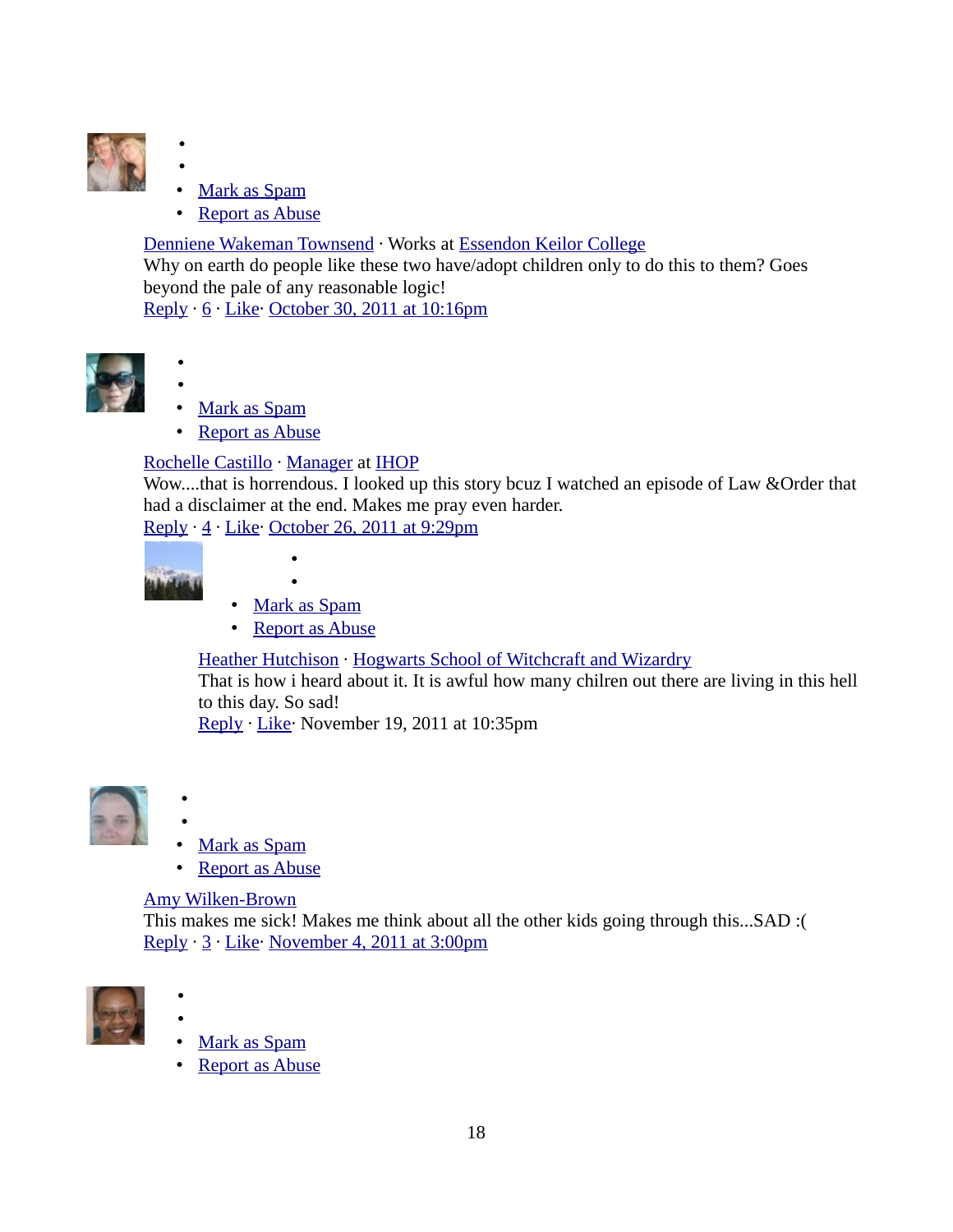#### [Carole Chemao](https://www.facebook.com/plugins/comments.php?api_key=183406261716842&channel_url=http%3A%2F%2Fstatic.ak.facebook.com%2Fconnect%2Fxd_arbiter.php%3Fversion%3D9%23cb%3Df341edfe7ea90fa%26origin%3Dhttp%253A%252F%252Fwww.trutv.com%252Ff279020a468b0bc%26domain%3Dwww.trutv.com%26relation%3Dparent.parent&href=http%3A%2F%2Fwww.trutv.com%2Flibrary%2Fcrime%2Fnotorious_murders%2Ffamily%2Flisa_steinberg%2F1.html&locale=en_US&numposts=10&sdk=joey&width=620#) · [University of Eastern Africa, Baraton](http://www.facebook.com/pages/University-of-Eastern-Africa-Baraton/108496232508659)

Just watched a series of Law and Order which had a similar story to Lisa's and I decided to research the story myself and found this article. Very heartbreaking to learn that such levels of abuse a meted out to children and spouses everday around the world. [Reply](https://www.facebook.com/plugins/comments.php?api_key=183406261716842&channel_url=http%3A%2F%2Fstatic.ak.facebook.com%2Fconnect%2Fxd_arbiter.php%3Fversion%3D9%23cb%3Df341edfe7ea90fa%26origin%3Dhttp%253A%252F%252Fwww.trutv.com%252Ff279020a468b0bc%26domain%3Dwww.trutv.com%26relation%3Dparent.parent&href=http%3A%2F%2Fwww.trutv.com%2Flibrary%2Fcrime%2Fnotorious_murders%2Ffamily%2Flisa_steinberg%2F1.html&locale=en_US&numposts=10&sdk=joey&width=620#) · [1](https://www.facebook.com/plugins/comments.php?api_key=183406261716842&channel_url=http%3A%2F%2Fstatic.ak.facebook.com%2Fconnect%2Fxd_arbiter.php%3Fversion%3D9%23cb%3Df341edfe7ea90fa%26origin%3Dhttp%253A%252F%252Fwww.trutv.com%252Ff279020a468b0bc%26domain%3Dwww.trutv.com%26relation%3Dparent.parent&href=http%3A%2F%2Fwww.trutv.com%2Flibrary%2Fcrime%2Fnotorious_murders%2Ffamily%2Flisa_steinberg%2F1.html&locale=en_US&numposts=10&sdk=joey&width=620#) · [Like·](https://www.facebook.com/plugins/comments.php?api_key=183406261716842&channel_url=http%3A%2F%2Fstatic.ak.facebook.com%2Fconnect%2Fxd_arbiter.php%3Fversion%3D9%23cb%3Df341edfe7ea90fa%26origin%3Dhttp%253A%252F%252Fwww.trutv.com%252Ff279020a468b0bc%26domain%3Dwww.trutv.com%26relation%3Dparent.parent&href=http%3A%2F%2Fwww.trutv.com%2Flibrary%2Fcrime%2Fnotorious_murders%2Ffamily%2Flisa_steinberg%2F1.html&locale=en_US&numposts=10&sdk=joey&width=620#) [December 21, 2011 at 11:13am](http://www.trutv.com/library/crime/notorious_murders/family/lisa_steinberg/1.html?fb_comment_id=fbc_417670969378_20517914_10150483160059379)



•

•

- • [Mark as Spam](https://www.facebook.com/plugins/comments.php?api_key=183406261716842&channel_url=http%3A%2F%2Fstatic.ak.facebook.com%2Fconnect%2Fxd_arbiter.php%3Fversion%3D9%23cb%3Df341edfe7ea90fa%26origin%3Dhttp%253A%252F%252Fwww.trutv.com%252Ff279020a468b0bc%26domain%3Dwww.trutv.com%26relation%3Dparent.parent&href=http%3A%2F%2Fwww.trutv.com%2Flibrary%2Fcrime%2Fnotorious_murders%2Ffamily%2Flisa_steinberg%2F1.html&locale=en_US&numposts=10&sdk=joey&width=620#)
- Report as Abuse

[Sandi Sandra Neal Watterson](https://www.facebook.com/plugins/comments.php?api_key=183406261716842&channel_url=http%3A%2F%2Fstatic.ak.facebook.com%2Fconnect%2Fxd_arbiter.php%3Fversion%3D9%23cb%3Df341edfe7ea90fa%26origin%3Dhttp%253A%252F%252Fwww.trutv.com%252Ff279020a468b0bc%26domain%3Dwww.trutv.com%26relation%3Dparent.parent&href=http%3A%2F%2Fwww.trutv.com%2Flibrary%2Fcrime%2Fnotorious_murders%2Ffamily%2Flisa_steinberg%2F1.html&locale=en_US&numposts=10&sdk=joey&width=620#) How does a monster like this see the light of day? [Reply](https://www.facebook.com/plugins/comments.php?api_key=183406261716842&channel_url=http%3A%2F%2Fstatic.ak.facebook.com%2Fconnect%2Fxd_arbiter.php%3Fversion%3D9%23cb%3Df341edfe7ea90fa%26origin%3Dhttp%253A%252F%252Fwww.trutv.com%252Ff279020a468b0bc%26domain%3Dwww.trutv.com%26relation%3Dparent.parent&href=http%3A%2F%2Fwww.trutv.com%2Flibrary%2Fcrime%2Fnotorious_murders%2Ffamily%2Flisa_steinberg%2F1.html&locale=en_US&numposts=10&sdk=joey&width=620#) · [4](https://www.facebook.com/plugins/comments.php?api_key=183406261716842&channel_url=http%3A%2F%2Fstatic.ak.facebook.com%2Fconnect%2Fxd_arbiter.php%3Fversion%3D9%23cb%3Df341edfe7ea90fa%26origin%3Dhttp%253A%252F%252Fwww.trutv.com%252Ff279020a468b0bc%26domain%3Dwww.trutv.com%26relation%3Dparent.parent&href=http%3A%2F%2Fwww.trutv.com%2Flibrary%2Fcrime%2Fnotorious_murders%2Ffamily%2Flisa_steinberg%2F1.html&locale=en_US&numposts=10&sdk=joey&width=620#) · [Like·](https://www.facebook.com/plugins/comments.php?api_key=183406261716842&channel_url=http%3A%2F%2Fstatic.ak.facebook.com%2Fconnect%2Fxd_arbiter.php%3Fversion%3D9%23cb%3Df341edfe7ea90fa%26origin%3Dhttp%253A%252F%252Fwww.trutv.com%252Ff279020a468b0bc%26domain%3Dwww.trutv.com%26relation%3Dparent.parent&href=http%3A%2F%2Fwww.trutv.com%2Flibrary%2Fcrime%2Fnotorious_murders%2Ffamily%2Flisa_steinberg%2F1.html&locale=en_US&numposts=10&sdk=joey&width=620#) [October 8, 2011 at 7:32pm](http://www.trutv.com/library/crime/notorious_murders/family/lisa_steinberg/1.html?fb_comment_id=fbc_417670969378_19278206_10150350762694379)



• •

- • [Mark as Spam](https://www.facebook.com/plugins/comments.php?api_key=183406261716842&channel_url=http%3A%2F%2Fstatic.ak.facebook.com%2Fconnect%2Fxd_arbiter.php%3Fversion%3D9%23cb%3Df341edfe7ea90fa%26origin%3Dhttp%253A%252F%252Fwww.trutv.com%252Ff279020a468b0bc%26domain%3Dwww.trutv.com%26relation%3Dparent.parent&href=http%3A%2F%2Fwww.trutv.com%2Flibrary%2Fcrime%2Fnotorious_murders%2Ffamily%2Flisa_steinberg%2F1.html&locale=en_US&numposts=10&sdk=joey&width=620#)
- • [Report as Abuse](https://www.facebook.com/plugins/comments.php?api_key=183406261716842&channel_url=http%3A%2F%2Fstatic.ak.facebook.com%2Fconnect%2Fxd_arbiter.php%3Fversion%3D9%23cb%3Df341edfe7ea90fa%26origin%3Dhttp%253A%252F%252Fwww.trutv.com%252Ff279020a468b0bc%26domain%3Dwww.trutv.com%26relation%3Dparent.parent&href=http%3A%2F%2Fwww.trutv.com%2Flibrary%2Fcrime%2Fnotorious_murders%2Ffamily%2Flisa_steinberg%2F1.html&locale=en_US&numposts=10&sdk=joey&width=620#)

## [Becky Davidson](http://www.facebook.com/becky.davidson.716) · [UNIVERSITY CINCINNATI](http://www.facebook.com/pages/UNIVERSITY-CINCINNATI/124343767603789)

I don't either. But Lisa has seen the light of heaven,and she is at peace. [Reply](https://www.facebook.com/plugins/comments.php?api_key=183406261716842&channel_url=http%3A%2F%2Fstatic.ak.facebook.com%2Fconnect%2Fxd_arbiter.php%3Fversion%3D9%23cb%3Df341edfe7ea90fa%26origin%3Dhttp%253A%252F%252Fwww.trutv.com%252Ff279020a468b0bc%26domain%3Dwww.trutv.com%26relation%3Dparent.parent&href=http%3A%2F%2Fwww.trutv.com%2Flibrary%2Fcrime%2Fnotorious_murders%2Ffamily%2Flisa_steinberg%2F1.html&locale=en_US&numposts=10&sdk=joey&width=620#) · [1](https://www.facebook.com/plugins/comments.php?api_key=183406261716842&channel_url=http%3A%2F%2Fstatic.ak.facebook.com%2Fconnect%2Fxd_arbiter.php%3Fversion%3D9%23cb%3Df341edfe7ea90fa%26origin%3Dhttp%253A%252F%252Fwww.trutv.com%252Ff279020a468b0bc%26domain%3Dwww.trutv.com%26relation%3Dparent.parent&href=http%3A%2F%2Fwww.trutv.com%2Flibrary%2Fcrime%2Fnotorious_murders%2Ffamily%2Flisa_steinberg%2F1.html&locale=en_US&numposts=10&sdk=joey&width=620#) · [Like·](https://www.facebook.com/plugins/comments.php?api_key=183406261716842&channel_url=http%3A%2F%2Fstatic.ak.facebook.com%2Fconnect%2Fxd_arbiter.php%3Fversion%3D9%23cb%3Df341edfe7ea90fa%26origin%3Dhttp%253A%252F%252Fwww.trutv.com%252Ff279020a468b0bc%26domain%3Dwww.trutv.com%26relation%3Dparent.parent&href=http%3A%2F%2Fwww.trutv.com%2Flibrary%2Fcrime%2Fnotorious_murders%2Ffamily%2Flisa_steinberg%2F1.html&locale=en_US&numposts=10&sdk=joey&width=620#) February 7 at 11:27am



- Mark as Spam
- • [Report as Abus](https://www.facebook.com/plugins/comments.php?api_key=183406261716842&channel_url=http%3A%2F%2Fstatic.ak.facebook.com%2Fconnect%2Fxd_arbiter.php%3Fversion%3D9%23cb%3Df341edfe7ea90fa%26origin%3Dhttp%253A%252F%252Fwww.trutv.com%252Ff279020a468b0bc%26domain%3Dwww.trutv.com%26relation%3Dparent.parent&href=http%3A%2F%2Fwww.trutv.com%2Flibrary%2Fcrime%2Fnotorious_murders%2Ffamily%2Flisa_steinberg%2F1.html&locale=en_US&numposts=10&sdk=joey&width=620#)

#### [Charlotte Hartley](http://www.facebook.com/turdmuckle) · [Centralia, Illinois](http://www.facebook.com/pages/Centralia-Illinois/103116343061909)

I would like to see a story about both of them now - not an interview, I don't want to hear what they have to say - I just want to know if they in any way are not suffering for what they did. I'd like to track down... oh, never mind.

[Reply](https://www.facebook.com/plugins/comments.php?api_key=183406261716842&channel_url=http%3A%2F%2Fstatic.ak.facebook.com%2Fconnect%2Fxd_arbiter.php%3Fversion%3D9%23cb%3Df341edfe7ea90fa%26origin%3Dhttp%253A%252F%252Fwww.trutv.com%252Ff279020a468b0bc%26domain%3Dwww.trutv.com%26relation%3Dparent.parent&href=http%3A%2F%2Fwww.trutv.com%2Flibrary%2Fcrime%2Fnotorious_murders%2Ffamily%2Flisa_steinberg%2F1.html&locale=en_US&numposts=10&sdk=joey&width=620#) · [Like·](https://www.facebook.com/plugins/comments.php?api_key=183406261716842&channel_url=http%3A%2F%2Fstatic.ak.facebook.com%2Fconnect%2Fxd_arbiter.php%3Fversion%3D9%23cb%3Df341edfe7ea90fa%26origin%3Dhttp%253A%252F%252Fwww.trutv.com%252Ff279020a468b0bc%26domain%3Dwww.trutv.com%26relation%3Dparent.parent&href=http%3A%2F%2Fwww.trutv.com%2Flibrary%2Fcrime%2Fnotorious_murders%2Ffamily%2Flisa_steinberg%2F1.html&locale=en_US&numposts=10&sdk=joey&width=620#) [January 24 at 1:51pm](http://www.trutv.com/library/crime/notorious_murders/family/lisa_steinberg/1.html?fb_comment_id=fbc_417670969378_21052709_10150560292419379)



• •

- •
- • [Mark as Spam](https://www.facebook.com/plugins/comments.php?api_key=183406261716842&channel_url=http%3A%2F%2Fstatic.ak.facebook.com%2Fconnect%2Fxd_arbiter.php%3Fversion%3D9%23cb%3Df341edfe7ea90fa%26origin%3Dhttp%253A%252F%252Fwww.trutv.com%252Ff279020a468b0bc%26domain%3Dwww.trutv.com%26relation%3Dparent.parent&href=http%3A%2F%2Fwww.trutv.com%2Flibrary%2Fcrime%2Fnotorious_murders%2Ffamily%2Flisa_steinberg%2F1.html&locale=en_US&numposts=10&sdk=joey&width=620#)
- • [Report as Abuse](https://www.facebook.com/plugins/comments.php?api_key=183406261716842&channel_url=http%3A%2F%2Fstatic.ak.facebook.com%2Fconnect%2Fxd_arbiter.php%3Fversion%3D9%23cb%3Df341edfe7ea90fa%26origin%3Dhttp%253A%252F%252Fwww.trutv.com%252Ff279020a468b0bc%26domain%3Dwww.trutv.com%26relation%3Dparent.parent&href=http%3A%2F%2Fwww.trutv.com%2Flibrary%2Fcrime%2Fnotorious_murders%2Ffamily%2Flisa_steinberg%2F1.html&locale=en_US&numposts=10&sdk=joey&width=620#)

[Denise D'Andria](https://www.facebook.com/plugins/comments.php?api_key=183406261716842&channel_url=http%3A%2F%2Fstatic.ak.facebook.com%2Fconnect%2Fxd_arbiter.php%3Fversion%3D9%23cb%3Df341edfe7ea90fa%26origin%3Dhttp%253A%252F%252Fwww.trutv.com%252Ff279020a468b0bc%26domain%3Dwww.trutv.com%26relation%3Dparent.parent&href=http%3A%2F%2Fwww.trutv.com%2Flibrary%2Fcrime%2Fnotorious_murders%2Ffamily%2Flisa_steinberg%2F1.html&locale=en_US&numposts=10&sdk=joey&width=620#) · Top Commenter

He will never admit to anything, I bet he sleeps well at night, Hopefully, he will get wants coming to him.

[Reply](https://www.facebook.com/plugins/comments.php?api_key=183406261716842&channel_url=http%3A%2F%2Fstatic.ak.facebook.com%2Fconnect%2Fxd_arbiter.php%3Fversion%3D9%23cb%3Df341edfe7ea90fa%26origin%3Dhttp%253A%252F%252Fwww.trutv.com%252Ff279020a468b0bc%26domain%3Dwww.trutv.com%26relation%3Dparent.parent&href=http%3A%2F%2Fwww.trutv.com%2Flibrary%2Fcrime%2Fnotorious_murders%2Ffamily%2Flisa_steinberg%2F1.html&locale=en_US&numposts=10&sdk=joey&width=620#) · [1](https://www.facebook.com/plugins/comments.php?api_key=183406261716842&channel_url=http%3A%2F%2Fstatic.ak.facebook.com%2Fconnect%2Fxd_arbiter.php%3Fversion%3D9%23cb%3Df341edfe7ea90fa%26origin%3Dhttp%253A%252F%252Fwww.trutv.com%252Ff279020a468b0bc%26domain%3Dwww.trutv.com%26relation%3Dparent.parent&href=http%3A%2F%2Fwww.trutv.com%2Flibrary%2Fcrime%2Fnotorious_murders%2Ffamily%2Flisa_steinberg%2F1.html&locale=en_US&numposts=10&sdk=joey&width=620#) · [Like·](https://www.facebook.com/plugins/comments.php?api_key=183406261716842&channel_url=http%3A%2F%2Fstatic.ak.facebook.com%2Fconnect%2Fxd_arbiter.php%3Fversion%3D9%23cb%3Df341edfe7ea90fa%26origin%3Dhttp%253A%252F%252Fwww.trutv.com%252Ff279020a468b0bc%26domain%3Dwww.trutv.com%26relation%3Dparent.parent&href=http%3A%2F%2Fwww.trutv.com%2Flibrary%2Fcrime%2Fnotorious_murders%2Ffamily%2Flisa_steinberg%2F1.html&locale=en_US&numposts=10&sdk=joey&width=620#) April 6 at 7:23am

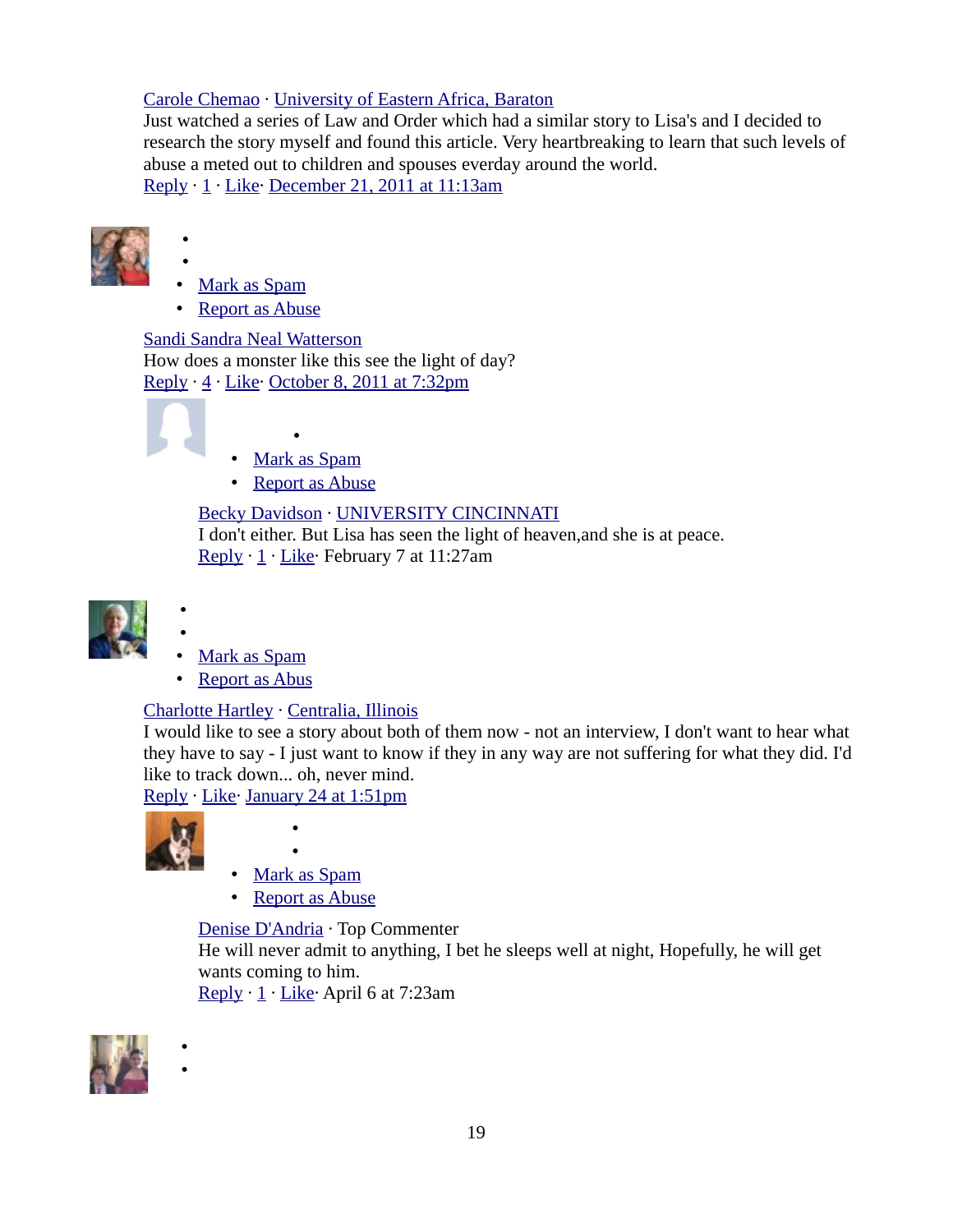- • [Mark as Spam](https://www.facebook.com/plugins/comments.php?api_key=183406261716842&channel_url=http%3A%2F%2Fstatic.ak.facebook.com%2Fconnect%2Fxd_arbiter.php%3Fversion%3D9%23cb%3Df341edfe7ea90fa%26origin%3Dhttp%253A%252F%252Fwww.trutv.com%252Ff279020a468b0bc%26domain%3Dwww.trutv.com%26relation%3Dparent.parent&href=http%3A%2F%2Fwww.trutv.com%2Flibrary%2Fcrime%2Fnotorious_murders%2Ffamily%2Flisa_steinberg%2F1.html&locale=en_US&numposts=10&sdk=joey&width=620#)
- • [Report as Abuse](https://www.facebook.com/plugins/comments.php?api_key=183406261716842&channel_url=http%3A%2F%2Fstatic.ak.facebook.com%2Fconnect%2Fxd_arbiter.php%3Fversion%3D9%23cb%3Df341edfe7ea90fa%26origin%3Dhttp%253A%252F%252Fwww.trutv.com%252Ff279020a468b0bc%26domain%3Dwww.trutv.com%26relation%3Dparent.parent&href=http%3A%2F%2Fwww.trutv.com%2Flibrary%2Fcrime%2Fnotorious_murders%2Ffamily%2Flisa_steinberg%2F1.html&locale=en_US&numposts=10&sdk=joey&width=620#)

#### [Melinda Martinez Foster](http://www.facebook.com/melinda.martinezfoster)

There is a Law & Order episode that used this story for one of their episodes. This is so sad, may she be resting in peace.

[Reply](https://www.facebook.com/plugins/comments.php?api_key=183406261716842&channel_url=http%3A%2F%2Fstatic.ak.facebook.com%2Fconnect%2Fxd_arbiter.php%3Fversion%3D9%23cb%3Df341edfe7ea90fa%26origin%3Dhttp%253A%252F%252Fwww.trutv.com%252Ff279020a468b0bc%26domain%3Dwww.trutv.com%26relation%3Dparent.parent&href=http%3A%2F%2Fwww.trutv.com%2Flibrary%2Fcrime%2Fnotorious_murders%2Ffamily%2Flisa_steinberg%2F1.html&locale=en_US&numposts=10&sdk=joey&width=620#) · [1](https://www.facebook.com/plugins/comments.php?api_key=183406261716842&channel_url=http%3A%2F%2Fstatic.ak.facebook.com%2Fconnect%2Fxd_arbiter.php%3Fversion%3D9%23cb%3Df341edfe7ea90fa%26origin%3Dhttp%253A%252F%252Fwww.trutv.com%252Ff279020a468b0bc%26domain%3Dwww.trutv.com%26relation%3Dparent.parent&href=http%3A%2F%2Fwww.trutv.com%2Flibrary%2Fcrime%2Fnotorious_murders%2Ffamily%2Flisa_steinberg%2F1.html&locale=en_US&numposts=10&sdk=joey&width=620#) · [Like·](https://www.facebook.com/plugins/comments.php?api_key=183406261716842&channel_url=http%3A%2F%2Fstatic.ak.facebook.com%2Fconnect%2Fxd_arbiter.php%3Fversion%3D9%23cb%3Df341edfe7ea90fa%26origin%3Dhttp%253A%252F%252Fwww.trutv.com%252Ff279020a468b0bc%26domain%3Dwww.trutv.com%26relation%3Dparent.parent&href=http%3A%2F%2Fwww.trutv.com%2Flibrary%2Fcrime%2Fnotorious_murders%2Ffamily%2Flisa_steinberg%2F1.html&locale=en_US&numposts=10&sdk=joey&width=620#) [November 15, 2011 at 10:13am](http://www.facebook.com/l.php?u=http%3A%2F%2Fwww.trutv.com%2Flibrary%2Fcrime%2Fnotorious_murders%2Ffamily%2Flisa_steinberg%2F1.html%3Ffb_comment_id%3Dfbc_417670969378_19899984_10150403273044379&h=oAQHMmtkK&s=1)



- • [Mark as Spam](https://www.facebook.com/plugins/comments.php?api_key=183406261716842&channel_url=http%3A%2F%2Fstatic.ak.facebook.com%2Fconnect%2Fxd_arbiter.php%3Fversion%3D9%23cb%3Df341edfe7ea90fa%26origin%3Dhttp%253A%252F%252Fwww.trutv.com%252Ff279020a468b0bc%26domain%3Dwww.trutv.com%26relation%3Dparent.parent&href=http%3A%2F%2Fwww.trutv.com%2Flibrary%2Fcrime%2Fnotorious_murders%2Ffamily%2Flisa_steinberg%2F1.html&locale=en_US&numposts=10&sdk=joey&width=620#)
- • [Report as Abuse](https://www.facebook.com/plugins/comments.php?api_key=183406261716842&channel_url=http%3A%2F%2Fstatic.ak.facebook.com%2Fconnect%2Fxd_arbiter.php%3Fversion%3D9%23cb%3Df341edfe7ea90fa%26origin%3Dhttp%253A%252F%252Fwww.trutv.com%252Ff279020a468b0bc%26domain%3Dwww.trutv.com%26relation%3Dparent.parent&href=http%3A%2F%2Fwww.trutv.com%2Flibrary%2Fcrime%2Fnotorious_murders%2Ffamily%2Flisa_steinberg%2F1.html&locale=en_US&numposts=10&sdk=joey&width=620#)

## [Ashley Knuth](http://www.facebook.com/ashley.knuth.3)

•

I was born in 87 this is absolutely horrible and the piece of sh\*t is walking the streets??? I have children and I don't see how a person could do such things to a child! Let's hope he never crosses paths with me! What a sorry s.o.b. that baby is at peace now and I hope it haunts that man for the rest of his miserable pathetic excuse of an exsistance [Reply](https://www.facebook.com/plugins/comments.php?api_key=183406261716842&channel_url=http%3A%2F%2Fstatic.ak.facebook.com%2Fconnect%2Fxd_arbiter.php%3Fversion%3D9%23cb%3Df341edfe7ea90fa%26origin%3Dhttp%253A%252F%252Fwww.trutv.com%252Ff279020a468b0bc%26domain%3Dwww.trutv.com%26relation%3Dparent.parent&href=http%3A%2F%2Fwww.trutv.com%2Flibrary%2Fcrime%2Fnotorious_murders%2Ffamily%2Flisa_steinberg%2F1.html&locale=en_US&numposts=10&sdk=joey&width=620#) · [Like](https://www.facebook.com/plugins/comments.php?api_key=183406261716842&channel_url=http%3A%2F%2Fstatic.ak.facebook.com%2Fconnect%2Fxd_arbiter.php%3Fversion%3D9%23cb%3Df341edfe7ea90fa%26origin%3Dhttp%253A%252F%252Fwww.trutv.com%252Ff279020a468b0bc%26domain%3Dwww.trutv.com%26relation%3Dparent.parent&href=http%3A%2F%2Fwww.trutv.com%2Flibrary%2Fcrime%2Fnotorious_murders%2Ffamily%2Flisa_steinberg%2F1.html&locale=en_US&numposts=10&sdk=joey&width=620#)· [January 25 at 10:46pm](http://www.facebook.com/l.php?u=http%3A%2F%2Fwww.trutv.com%2Flibrary%2Fcrime%2Fnotorious_murders%2Ffamily%2Flisa_steinberg%2F1.html%3Ffb_comment_id%3Dfbc_417670969378_21074643_10150563749859379&h=BAQG7vNTy&s=1)

• • [Mark as Spam](https://www.facebook.com/plugins/comments.php?api_key=183406261716842&channel_url=http%3A%2F%2Fstatic.ak.facebook.com%2Fconnect%2Fxd_arbiter.php%3Fversion%3D9%23cb%3Df341edfe7ea90fa%26origin%3Dhttp%253A%252F%252Fwww.trutv.com%252Ff279020a468b0bc%26domain%3Dwww.trutv.com%26relation%3Dparent.parent&href=http%3A%2F%2Fwww.trutv.com%2Flibrary%2Fcrime%2Fnotorious_murders%2Ffamily%2Flisa_steinberg%2F1.html&locale=en_US&numposts=10&sdk=joey&width=620#)

•

• [Report as Abuse](https://www.facebook.com/plugins/comments.php?api_key=183406261716842&channel_url=http%3A%2F%2Fstatic.ak.facebook.com%2Fconnect%2Fxd_arbiter.php%3Fversion%3D9%23cb%3Df341edfe7ea90fa%26origin%3Dhttp%253A%252F%252Fwww.trutv.com%252Ff279020a468b0bc%26domain%3Dwww.trutv.com%26relation%3Dparent.parent&href=http%3A%2F%2Fwww.trutv.com%2Flibrary%2Fcrime%2Fnotorious_murders%2Ffamily%2Flisa_steinberg%2F1.html&locale=en_US&numposts=10&sdk=joey&width=620#)

## [Becky Davidson](http://www.facebook.com/becky.davidson.716) · [UNIVERSITY CINCINNATI](http://www.facebook.com/pages/UNIVERSITY-CINCINNATI/124343767603789)

Becky Davidson Yes, Joel Steinberg is walking the streets. I hope he never crosses paths with me,either. And he has no conscience, so I'm sure the monster sleeps well at night. but, his time will come, when he goes down the greasy slide ( thats a saying I got from my father).

[Reply](https://www.facebook.com/plugins/comments.php?api_key=183406261716842&channel_url=http%3A%2F%2Fstatic.ak.facebook.com%2Fconnect%2Fxd_arbiter.php%3Fversion%3D9%23cb%3Df341edfe7ea90fa%26origin%3Dhttp%253A%252F%252Fwww.trutv.com%252Ff279020a468b0bc%26domain%3Dwww.trutv.com%26relation%3Dparent.parent&href=http%3A%2F%2Fwww.trutv.com%2Flibrary%2Fcrime%2Fnotorious_murders%2Ffamily%2Flisa_steinberg%2F1.html&locale=en_US&numposts=10&sdk=joey&width=620#) · [Like·](https://www.facebook.com/plugins/comments.php?api_key=183406261716842&channel_url=http%3A%2F%2Fstatic.ak.facebook.com%2Fconnect%2Fxd_arbiter.php%3Fversion%3D9%23cb%3Df341edfe7ea90fa%26origin%3Dhttp%253A%252F%252Fwww.trutv.com%252Ff279020a468b0bc%26domain%3Dwww.trutv.com%26relation%3Dparent.parent&href=http%3A%2F%2Fwww.trutv.com%2Flibrary%2Fcrime%2Fnotorious_murders%2Ffamily%2Flisa_steinberg%2F1.html&locale=en_US&numposts=10&sdk=joey&width=620#) February 7 at 11:21am



- Mark as Spam
- • [Report as Abuse](https://www.facebook.com/plugins/comments.php?api_key=183406261716842&channel_url=http%3A%2F%2Fstatic.ak.facebook.com%2Fconnect%2Fxd_arbiter.php%3Fversion%3D9%23cb%3Df341edfe7ea90fa%26origin%3Dhttp%253A%252F%252Fwww.trutv.com%252Ff279020a468b0bc%26domain%3Dwww.trutv.com%26relation%3Dparent.parent&href=http%3A%2F%2Fwww.trutv.com%2Flibrary%2Fcrime%2Fnotorious_murders%2Ffamily%2Flisa_steinberg%2F1.html&locale=en_US&numposts=10&sdk=joey&width=620#)

#### [Barbara Hecht-Polk](http://www.facebook.com/barbara.hechtpolk)

•

I will always remember Lisa. When it happened my own were just little boys and I couldn't imagine ever doing something so evil. Beautiful Lisa RIP princess. [Reply](https://www.facebook.com/plugins/comments.php?api_key=183406261716842&channel_url=http%3A%2F%2Fstatic.ak.facebook.com%2Fconnect%2Fxd_arbiter.php%3Fversion%3D9%23cb%3Df341edfe7ea90fa%26origin%3Dhttp%253A%252F%252Fwww.trutv.com%252Ff279020a468b0bc%26domain%3Dwww.trutv.com%26relation%3Dparent.parent&href=http%3A%2F%2Fwww.trutv.com%2Flibrary%2Fcrime%2Fnotorious_murders%2Ffamily%2Flisa_steinberg%2F1.html&locale=en_US&numposts=10&sdk=joey&width=620#) · [Like·](https://www.facebook.com/plugins/comments.php?api_key=183406261716842&channel_url=http%3A%2F%2Fstatic.ak.facebook.com%2Fconnect%2Fxd_arbiter.php%3Fversion%3D9%23cb%3Df341edfe7ea90fa%26origin%3Dhttp%253A%252F%252Fwww.trutv.com%252Ff279020a468b0bc%26domain%3Dwww.trutv.com%26relation%3Dparent.parent&href=http%3A%2F%2Fwww.trutv.com%2Flibrary%2Fcrime%2Fnotorious_murders%2Ffamily%2Flisa_steinberg%2F1.html&locale=en_US&numposts=10&sdk=joey&width=620#) [November 6, 2011 at 1:18am](http://www.facebook.com/l.php?u=http%3A%2F%2Fwww.trutv.com%2Flibrary%2Fcrime%2Fnotorious_murders%2Ffamily%2Flisa_steinberg%2F1.html%3Ffb_comment_id%3Dfbc_417670969378_19743764_10150387303184379&h=EAQG6jO6E&s=1)



•

•

- • [Mark as Spam](https://www.facebook.com/plugins/comments.php?api_key=183406261716842&channel_url=http%3A%2F%2Fstatic.ak.facebook.com%2Fconnect%2Fxd_arbiter.php%3Fversion%3D9%23cb%3Df341edfe7ea90fa%26origin%3Dhttp%253A%252F%252Fwww.trutv.com%252Ff279020a468b0bc%26domain%3Dwww.trutv.com%26relation%3Dparent.parent&href=http%3A%2F%2Fwww.trutv.com%2Flibrary%2Fcrime%2Fnotorious_murders%2Ffamily%2Flisa_steinberg%2F1.html&locale=en_US&numposts=10&sdk=joey&width=620#)
- Report as Abuse